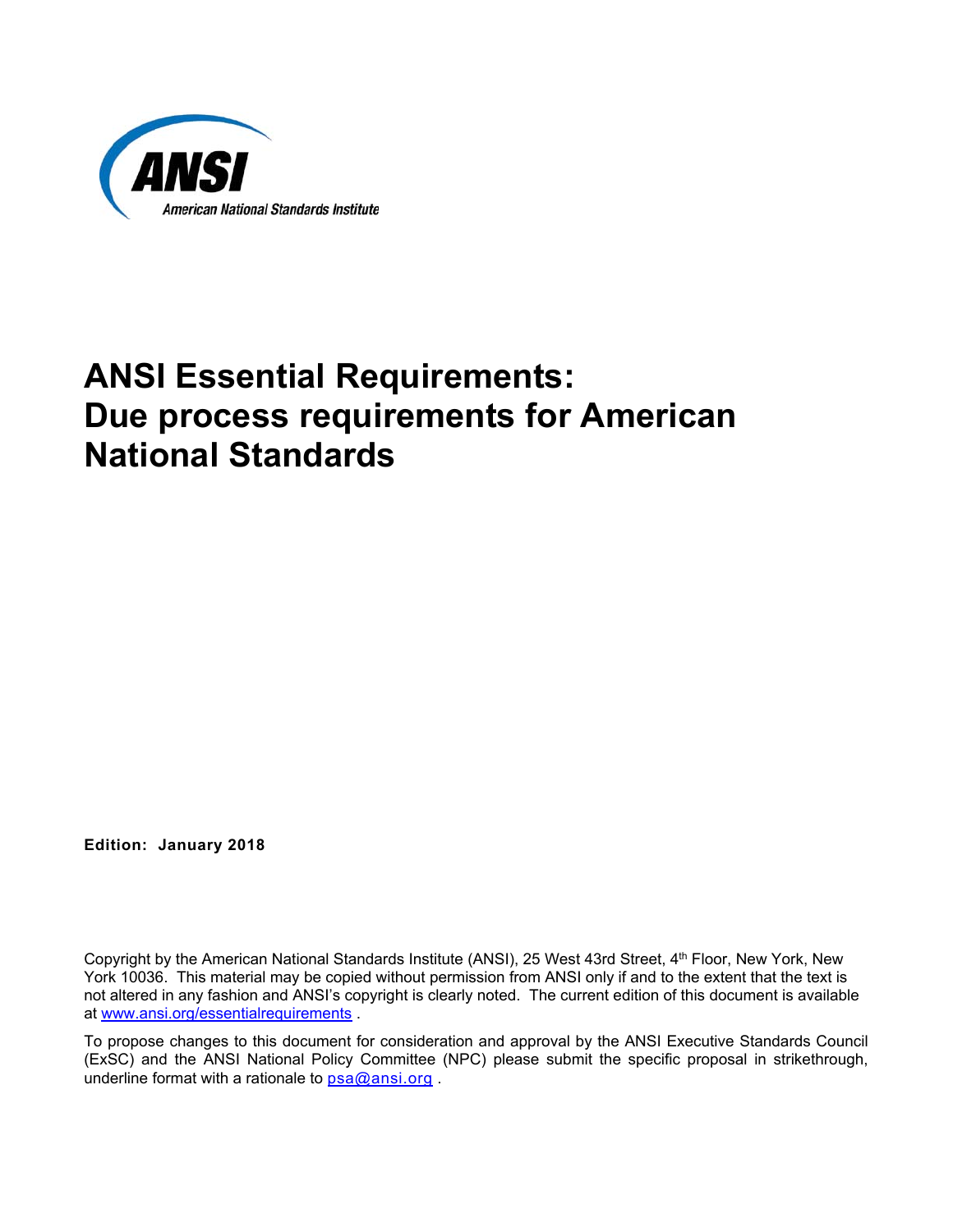# **CONTENTS**

| 1.0  |                                                                                          |
|------|------------------------------------------------------------------------------------------|
| 1.1  |                                                                                          |
| 1.2  |                                                                                          |
| 1.3  |                                                                                          |
| 1.4  |                                                                                          |
| 1.5  |                                                                                          |
| 1.6  |                                                                                          |
| 1.7  |                                                                                          |
| 1.8  |                                                                                          |
| 1.9  |                                                                                          |
| 1.10 | <b>Compliance with normative American National Standards policies and administrative</b> |
| 2.0  |                                                                                          |
| 2.1  |                                                                                          |
| 2.2  |                                                                                          |
| 2.3  |                                                                                          |
| 2.4  |                                                                                          |
| 2.5  |                                                                                          |
| 2.6  |                                                                                          |
| 2.7  |                                                                                          |
| 2.8  |                                                                                          |
| 3.0  |                                                                                          |
| 3.1  | ANSI patent policy - Inclusion of Patents in American National Standards 10              |
| 3.2  |                                                                                          |
| 3.3  |                                                                                          |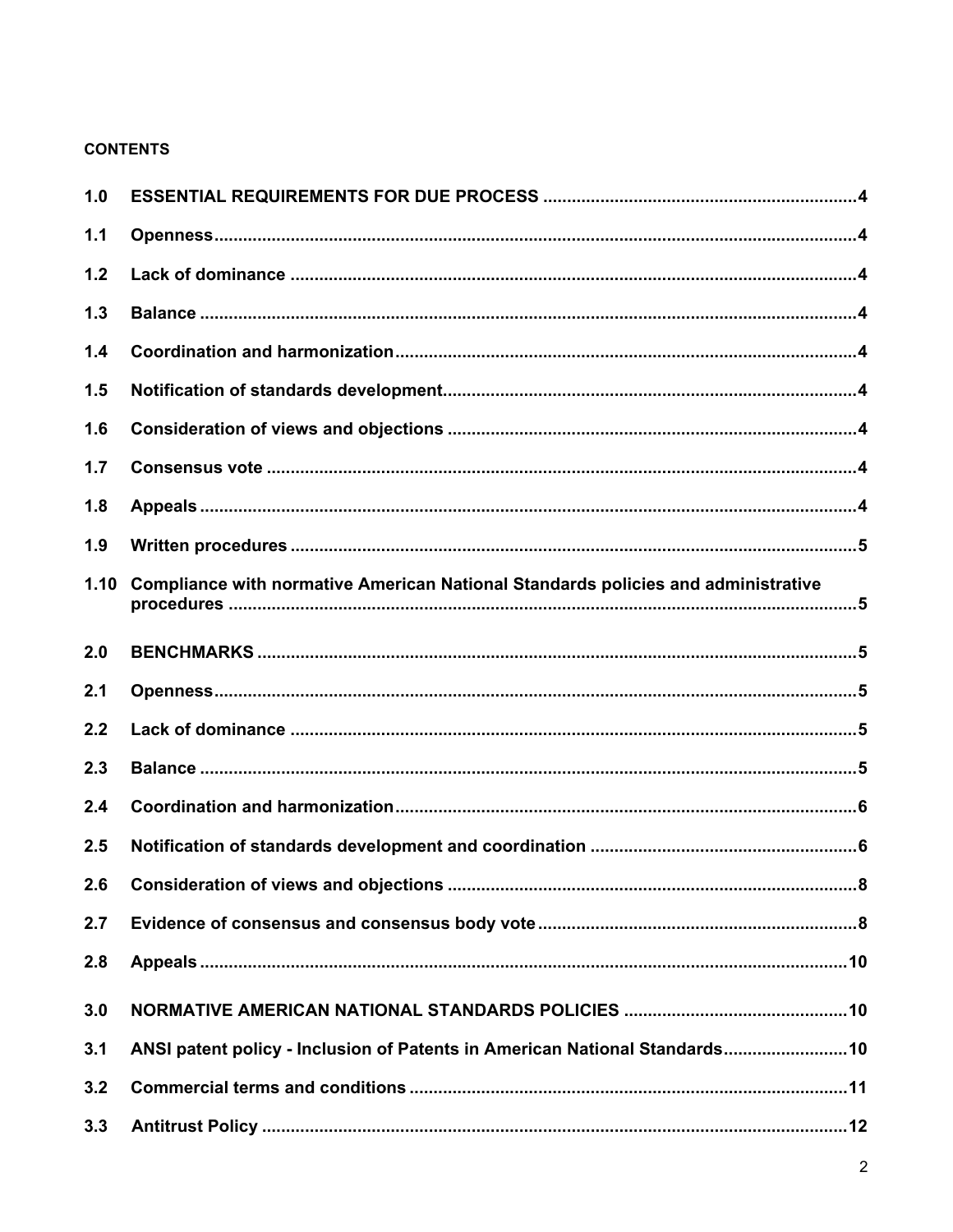| 3.4                                                               |                                                                             |  |
|-------------------------------------------------------------------|-----------------------------------------------------------------------------|--|
| 3.5                                                               |                                                                             |  |
| 3.6                                                               |                                                                             |  |
| 4.0                                                               | NORMATIVE AMERICAN NATIONAL STANDARDS ADMINISTRATIVE PROCEDURES 13          |  |
| 4.1                                                               |                                                                             |  |
| 4.2                                                               | Approval of actions in connection with American National Standards15        |  |
| 4.3                                                               |                                                                             |  |
| 4.4                                                               |                                                                             |  |
| 4.5                                                               |                                                                             |  |
| 4.6                                                               | National Adoption of ISO or IEC Standards as American National Standards 20 |  |
| 4.7                                                               |                                                                             |  |
| 5.0                                                               | NORMATIVE POLICIES AND PROCEDURES FOR ANSI AUDITED DESIGNATORS 22           |  |
| 5.1                                                               |                                                                             |  |
| 5.2                                                               |                                                                             |  |
| 5.3                                                               |                                                                             |  |
| 5.4                                                               |                                                                             |  |
| 5.5                                                               |                                                                             |  |
|                                                                   |                                                                             |  |
| ANNEY P. DDOCEDUDES EOD THE DEVELOPMENT OF A PROVISIONAL AMERICAN |                                                                             |  |

**ANNEX B: PROCEDURES FOR THE DEVELOPMENT OF A PROVISIONAL AMERICAN NATIONAL STANDARD (ANS) OR A PROVISIONAL AMENDMENT TO AN ANS ............................. 26**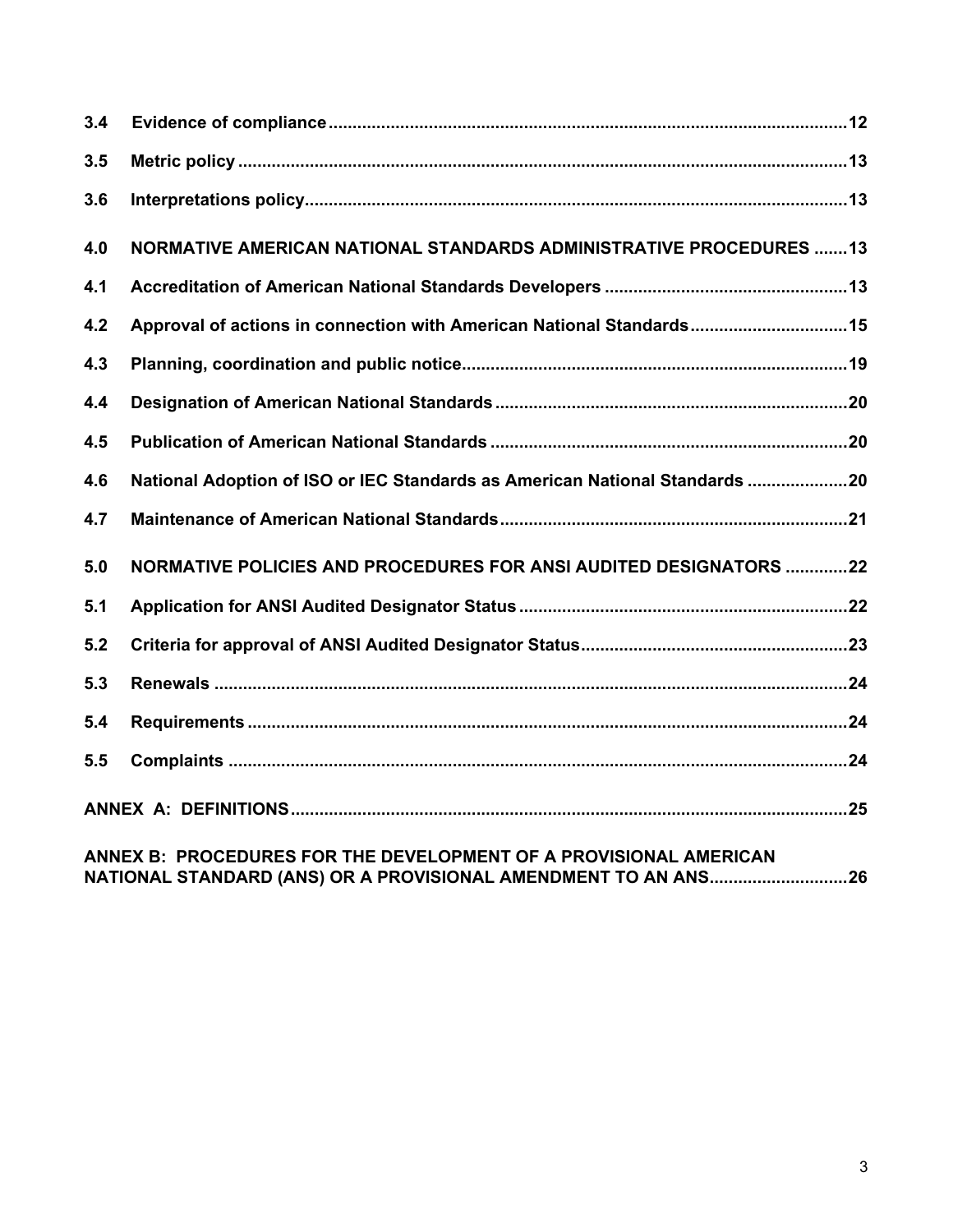## **ANSI Essential Requirements: Due process requirements for American National Standards**

## **1.0 Essential requirements for due process**

These requirements apply to activities related to the development of consensus for approval, revision, reaffirmation, and withdrawal of American National Standards (ANS).

Due process means that any person (organization, company, government agency, individual, etc.) with a direct and material interest has a right to participate by: a) expressing a position and its basis, b) having that position considered, and c) having the right to appeal. Due process allows for equity and fair play. The following constitute the minimum acceptable due process requirements for the development of consensus.

## **1.1 Openness**

Participation shall be open to all persons who are directly and materially affected by the activity in question. There shall be no undue financial barriers to participation. Voting membership on the consensus body shall not be conditional upon membership in any organization, nor unreasonably restricted on the basis of technical qualifications or other such requirements.

#### **1.2 Lack of dominance**

The standards development process shall not be dominated by any single interest category, individual or organization. Dominance means a position or exercise of dominant authority, leadership, or influence by reason of superior leverage, strength, or representation to the exclusion of fair and equitable consideration of other viewpoints.

#### **1.3 Balance**

The standards development process should have a balance of interests. Participants from diverse interest categories shall be sought with the objective of achieving balance. If a consensus body lacks balance in accordance with the historical criteria for balance, and no specific alternative formulation of balance was approved by the ANSI Executive Standards Council, outreach to achieve balance shall be undertaken.

#### **1.4 Coordination and harmonization**

Good faith efforts shall be made to resolve potential conflicts between and among existing American National Standards and candidate American National Standards.

#### **1.5 Notification of standards development**

Notification of standards activity shall be announced in suitable media as appropriate to demonstrate an opportunity for participation by all directly and materially affected persons.

#### **1.6 Consideration of views and objections**

Prompt consideration shall be given to the written views and objections of all participants, including those commenting on the PINS announcement or public comment listing in *Standards Action*.

#### **1.7 Consensus vote**

Evidence of consensus in accordance with these requirements and the accredited procedures of the standards developer shall be documented.

#### **1.8 Appeals**

Written procedures of an ANSI-Accredited Standards Developer (ASD) shall contain an identifiable, realistic, and readily available appeals mechanism for the impartial handling of procedural appeals regarding any action or inaction. Procedural appeals include whether a technical issue was afforded due process.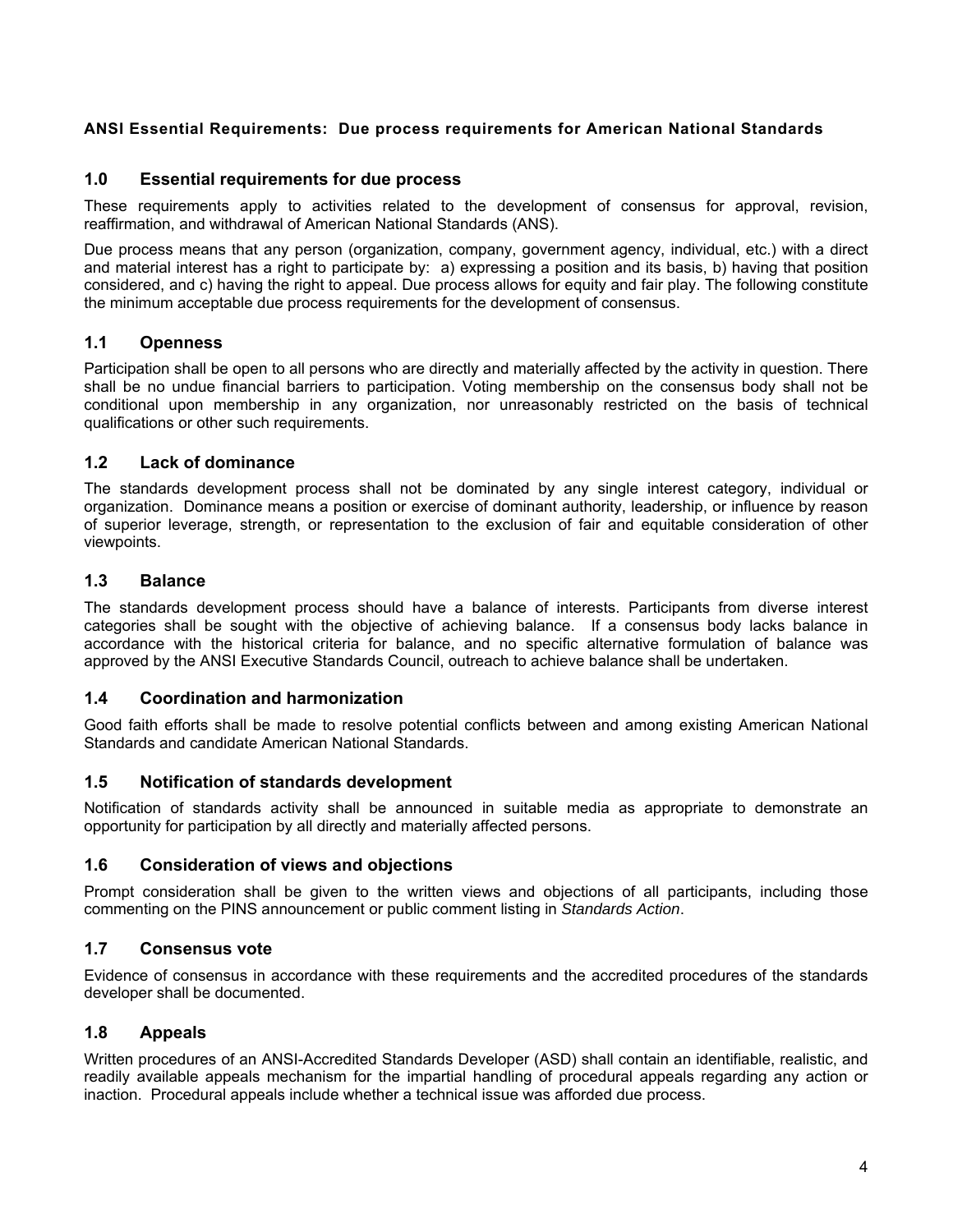## **1.9 Written procedures**

Written procedures shall govern the methods used for standards development and shall be available to any interested person.

## **1.10 Compliance with normative American National Standards policies and administrative procedures**

All ANSI-Accredited Standards Developers (ASDs) are required to comply with the normative policies and administrative procedures established by the ANSI Executive Standards Council or its designee.

## **2.0 Benchmarks**

This section contains information relative to the implementation of the *Essential Requirements* set forth in Section 1.0 of this document and articulates the normative policies and administrative procedures associated with the ANS process.

## **2.1 Openness**

Timely and adequate notice of any action to create, revise, reaffirm, or withdraw a standard, and the establishment of a new consensus body shall be provided to all known directly and materially affected interests. Notice should include a clear and meaningful description of the purpose of the proposed activity and shall identify a readily available source for further information. In addition, the member's name (or if membership is by organization, the name of the organization with a point of contact), affiliation<sup>1</sup> and interest category of each member of the consensus body shall be made available to interested parties upon request.

## **2.2 Lack of dominance**

Unless it is claimed in writing (including electronic communications) by a directly and materially affected party that a single interest category, individual or organization dominated the standards development process, no test for dominance is required.

#### **2.3 Balance**

Historically the criteria for balance are that a) no single interest category constitutes more than one-third of the membership of a consensus body dealing with safety-related standards or b) no single interest category constitutes a majority of the membership of a consensus body dealing with other than safety-related standards.

The interest categories appropriate to the development of consensus in any given standards activity are a function of the nature of the standards being developed. Interest categories shall be discretely defined, cover all materially affected parties and differentiate each category from the other categories. Such definitions shall be available upon request. In defining the interest categories appropriate to a standards activity, consideration shall be given to at least the following:

- a) producer;
- b) user;

l

c) general interest.

Where appropriate, additional interest categories should be considered.<sup>2</sup>

<sup>1</sup> "Affiliation" refers to the entity that the consensus body member represents (which may or may not be that person's employer). If the consensus body member is serving in an individual capacity, then the name of the individual, that person's employer, sponsor and interest category should be available. Contact information is not required.

<sup>2</sup> Further interest categories that may be used to categorize directly and materially affected persons consist of, but are not limited to, the following: a) Consumer; b) Directly affected public; c) Distributor and retailer; d) Industrial/commercial; e) Insurance; f) Labor; g) Manufacturer; h) Professional society; I) Regulatory agency; j) Testing laboratory; k) Trade association.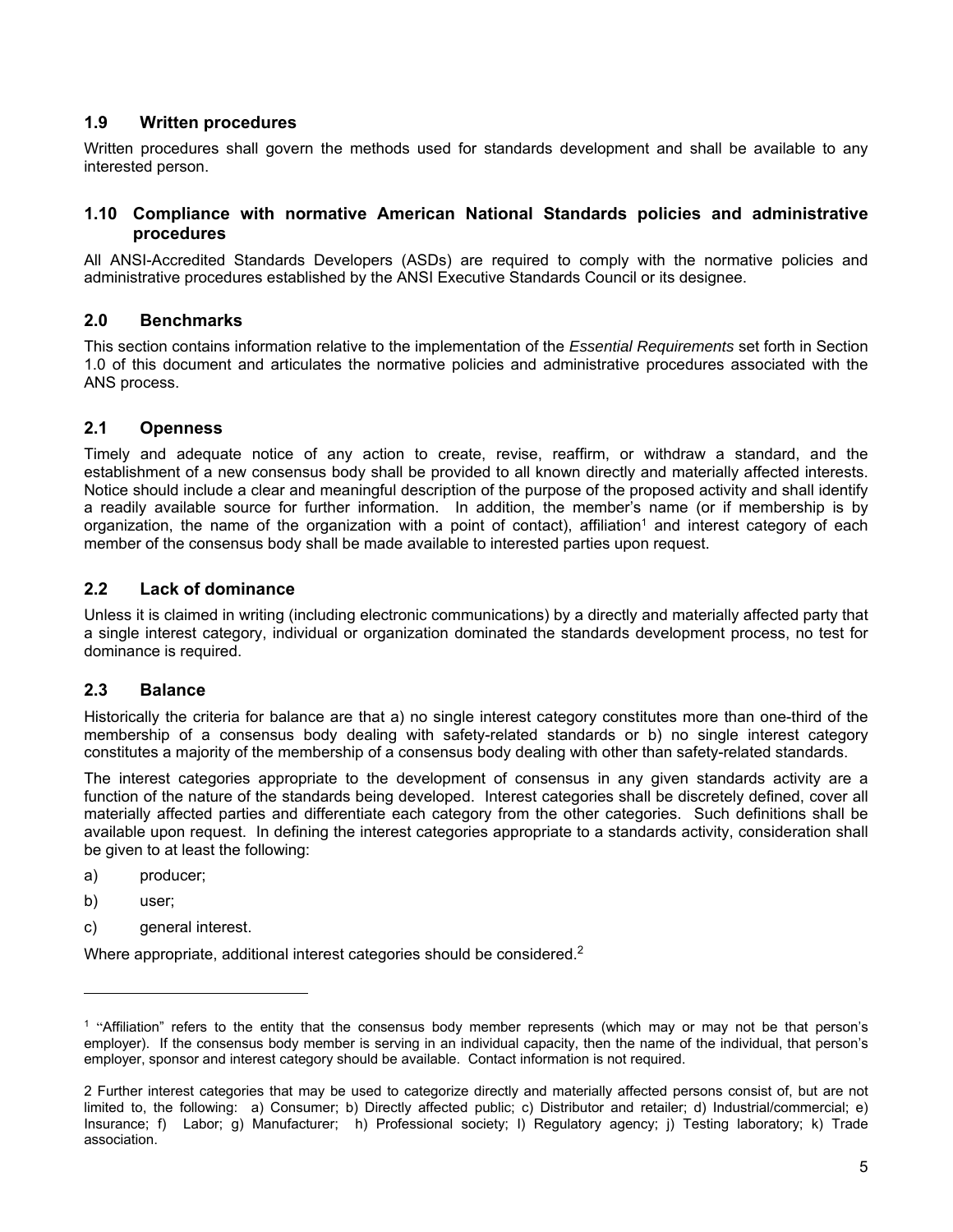Appropriate, representative user views shall be actively sought and fully considered in standards activities. Whenever possible, user participants shall be those with the requisite technical knowledge, but other users may also participate. User participation should come from both individuals and representatives of organized groups. There are several user categories:

- 1. User-consumer:Where the standards activity in question deals with a consumer product, such as lawn mowers or aerosol sprays, an appropriate consumer participant's view is considered to be synonymous with that of the individual user – a person using goods and services rather than producing or selling them.
- 2. User-industrial: Where the standards activity in question deals with an industrial product, such as steel or insulation used in transformers, an appropriate user participant is the industrial user of the product.
- 3. User-government:Where the standards activity in question is likely to result in a standard that may become the basis for government agency procurement, an appropriate user participant is the representative of that government agency.
- 4. User-labor: Where the standards activity in question deals with subjects of special interest to the American worker, such as products used in the workplace, an appropriate user participant is a representative of labor.

## **2.4 Coordination and harmonization**

Good faith efforts shall be made to resolve potential conflicts between and among existing American National Standards and candidate American National Standards.

## **2.4.1 Definition of Conflict**

Conflict within the ANS process refers to a situation where, viewed from the perspective of a future implementer, the terms of one standard are inconsistent or incompatible with the terms of the other standard such that implementation of one standard under terms allowable under that standard would preclude proper implementation of the other standard in accordance with its terms.

#### **2.4.2 Coordination/Harmonization**

ANSI-Accredited Standards Developers shall make a good-faith effort to resolve potential conflicts and to coordinate standardization activities intended to result in harmonized American National Standards<sup>3</sup>. A "good faith" effort shall require substantial, thorough and comprehensive efforts to harmonize a candidate ANS and existing ANSs. Such efforts shall include, at minimum, compliance with all relevant sections of these procedures4. Developers shall retain evidence of such efforts in order to demonstrate compliance with this requirement to the satisfaction of the appropriate ANSI body.

## **2.5 Notification of standards development and coordination**

Notification of standards activity shall be announced in suitable media as appropriate to demonstrate the opportunity for participation by all directly and materially affected persons.

Developers are encouraged to consult any relevant international or regional guides that may impact the proposed standard and shall advise the relevant ANSI-Accredited U.S. TAG(s) if the standard is intended to be submitted for consideration as an ISO, IEC or ISO/IEC JTC-1 standard.

## **2.5.1 Project Initiation Notification (PINS)**

At the initiation of a project to develop or revise an American National Standard<sup>5</sup>, notification shall be transmitted to ANSI using the Project Initiation Notification System (PINS) form, or its equivalent, for

-

<sup>3</sup> Note that clause 4.2.1.3.4 *Withdrawal for Cause* provides a mechanism by which an interested party may at any time request the withdrawal of an existing ANS.

<sup>4</sup> See, for example, clauses 2.1, 2.4. 2.5, 2.6 and 4.3.

<sup>5</sup> Including the national adoption of ISO and IEC standards as American National Standards, but excluding actions set-forth in  $2.5.1.1.$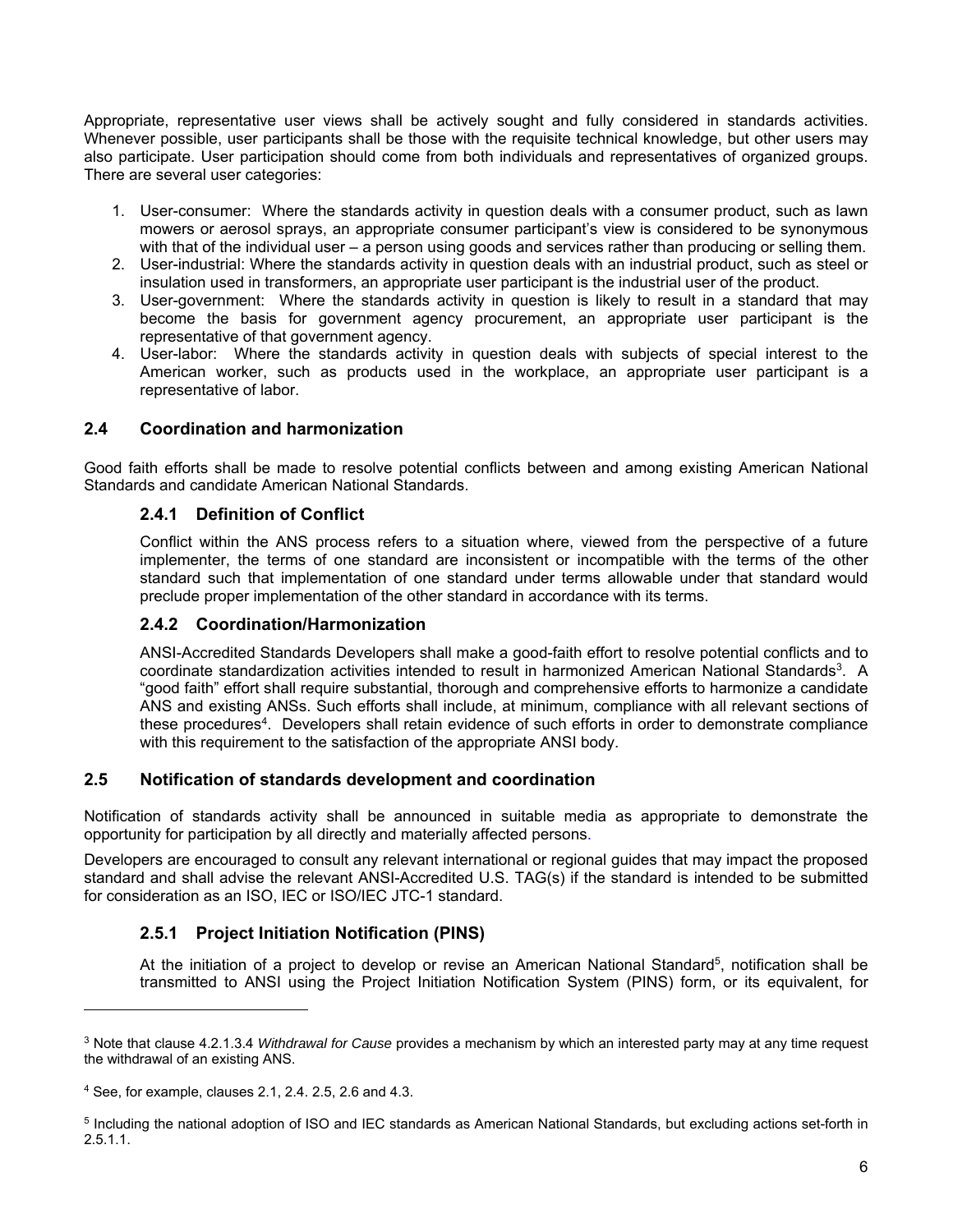announcement in *Standards Action*. Comments received in connection with a PINS announcement shall be handled in accordance with these procedures.

A statement shall be submitted and published as part of the PINS announcement that shall include:

- (a) an explanation of the need for the project, including, if it is the case, a statement of intent to submit the standard for consideration as an ISO, IEC or ISO/IEC JTC-1 standard; and
- (b) identification of the stakeholders (e.g., telecom, consumer, medical, environmental, etc.) likely to be directly impacted by the standard.

If the response to sub-section (b) changes substantively as the standard is developed, a revised PINS shall be submitted and published.

## **2.5.1.1 PINS Exceptions**

A PINS is not required for revisions of an American National Standard that is maintained under continuous maintenance and (1) is registered as such on the ANSI website, (2) has a notice in the standard that the standard is always open for comment and how to submit comments, and (3) has information on the developer's website that the standard is under continuous maintenance and how to submit comments. A PINS is also not required in connection with the decision to maintain an ANS under the stabilized maintenance option. A PINS form may be submitted, but is not required, at the initiation of a project to reaffirm or withdraw an American National Standard.

#### **2.5.1.2 Assertions of conflict or duplication**

If a developer receives written comments within 30 days from the publication date of a PINS announcement in *Standards Action,* and said comments assert that a proposed standard duplicates or conflicts with an existing American National Standard (ANS) or a candidate ANS that has been announced previously (or concurrently) in *Standards Action,* a mandatory deliberation of representatives from the relevant stakeholder groups shall be held within 90 days from the comment deadline. Such a deliberation shall be organized by the developer and the commenter and shall be concluded before the developer may submit a proposed standard for public review. If the deliberation does not take place within the 90-day period and the developer can demonstrate that it has made a good faith effort to schedule and otherwise organize it, then the developer will be excused from compliance with this requirement. The purpose of the deliberation is to provide the relevant stakeholders with an opportunity to discuss whether there is a compelling need for the proposed standards project

#### **2.5.1.3 PINS Deliberation Report**

The outcome of a PINS deliberation shall be conveyed in writing (the "Deliberation Report") within 30 days after the conclusion of the deliberation by the developer to the commenter and to ANSI. Upon submission of the Deliberation Report, the developer may continue with the submission of the proposed standard for public review. If additional deliberations take place, they should not delay the submission of the proposed standard for public review, and an updated Deliberation Report shall be conveyed within 30 days after each deliberation. Any actions agreed upon from the deliberations shall be carried out in a reasonably timely manner, but normally should not exceed 90 days following the deliberation. Subsequently, the developer shall include all of the Deliberation Report(s) with the BSR-9 submittal to the ANSI Board of Standards Review (BSR) for consideration should the developer ultimately submit the subject standard to ANSI for approval. Stakeholders who were involved in the PINS deliberation process may also file separate Deliberation Report(s) with ANSI and the developer within 30 days after conclusion of any deliberation for consideration by the BSR, if the standard is submitted to ANSI for approval.

In the case of ANSI Audited Designators, the Audited Designator shall provide a Deliberation Report to the commenter and to ANSI within 30 days after each deliberation. The Audited Designator shall review the results of the deliberation prior to designating a standard as an ANS.

While the outcome is not binding, unless binding provisions are agreed to by the developer, participants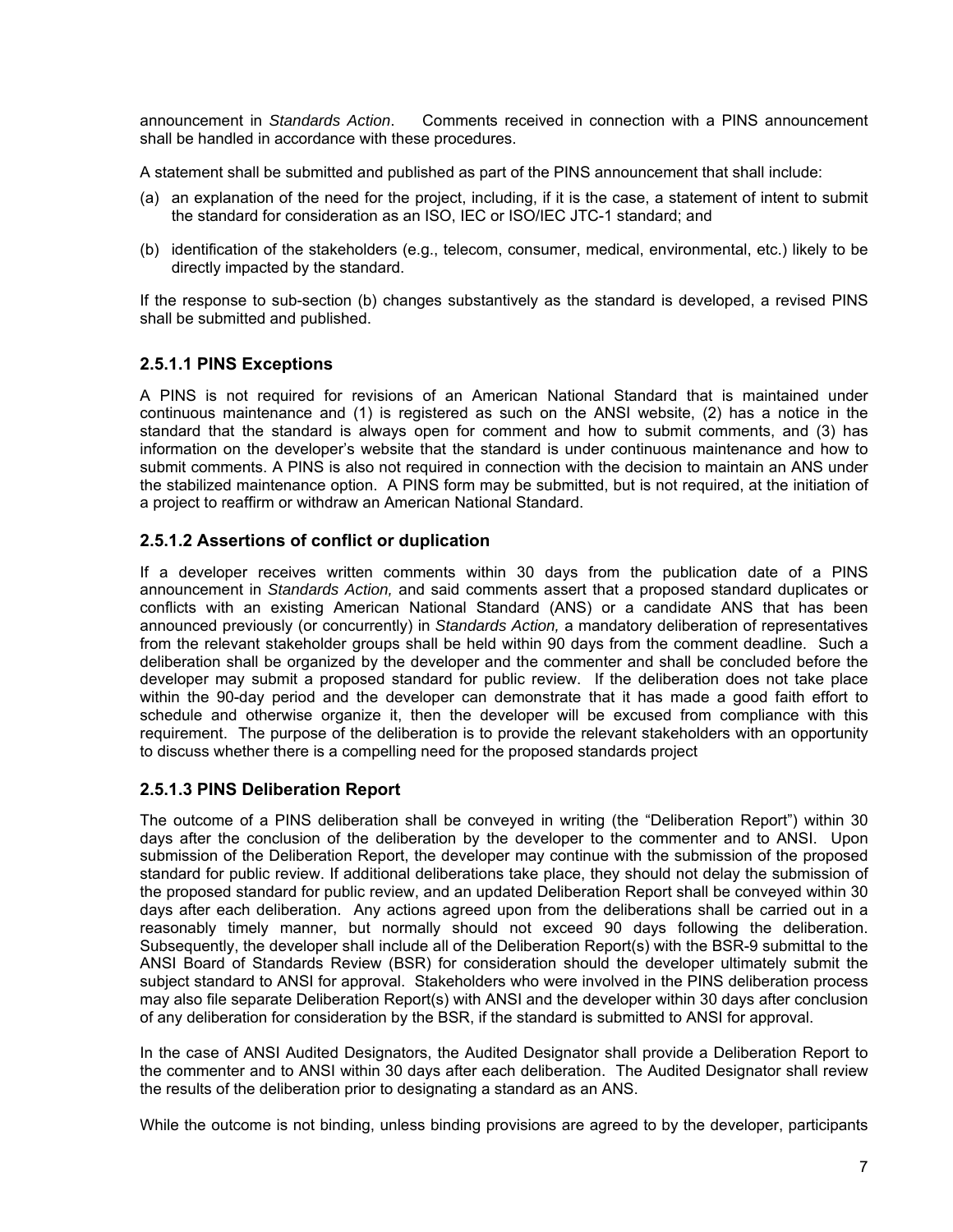are encouraged to develop a consensus on whether and how the standards development project should proceed. *See* also 4.3.

# **2.5.2 Public Review6**

In addition, proposals for new American National Standards and proposals to revise, reaffirm, or withdraw approval of existing American National Standards shall be transmitted to ANSI using the BSR-8 form, or its equivalent, for listing in *Standards Action* in order to provide an opportunity for public comment. If it is the case, then a statement of intent to submit the standard for consideration as an ISO, IEC or ISO/IEC JTC-1 standard shall be included as part of the description of the scope summary that is published in *Standards Action.* The comment period shall be one of the following:

- A minimum of thirty days if the full text of the revision(s) can be published in *Standards Action*;
- A minimum of forty-five days if the document is available in an electronic format, deliverable within one day of a request, and the source (e.g., URL or an E-mail address) from which it can be obtained by the public is provided to ANSI for announcement in *Standards Action;* or
- A minimum of sixty days, if neither of the aforementioned options is applicable.

Such listing may be requested at any stage in the development of the proposal, at the option of the standards developer, and may be concurrent with final balloting. However, any substantive change subsequently made in a proposed American National Standard requires listing of the change in *Standards Action*.

## **2.6 Consideration of views and objections**

Prompt consideration shall be given to the written views and objections of all participants, including those commenting on the PINS announcement or public comment listing in *Standards Action*.

In connection with an objection articulated during a public comment period, or submitted with a vote, an effort to resolve all expressed objections accompanied by comments related to the proposal under consideration shall be made, and each such objector shall be advised in writing (including electronic communications) of the disposition of the objection and the reasons therefor. If resolution is not achieved, each such objector shall be informed in writing that an appeals process exists within procedures used by the standards developer. In addition, except in the case of Audited Designators, each objection resulting from public review or submitted by a member of the consensus body, and which is not resolved (see definition) must be reported to the ANSI BSR.

When this process is completed in accordance with the written procedures of the standards developer, the standards developer may consider any comments received subsequent to the closing of the public review and comment period, or shall consider them in the same manner as a new proposal. Timely comments that are not related to the proposal under consideration shall be documented and considered in the same manner as submittal of a new proposal. The submitter of the comments shall be so notified.

Each unresolved objection and attempt at resolution, and any substantive change made in a proposed American National Standard shall be reported to the consensus body in order to afford all members of the consensus body an opportunity to respond, reaffirm, or change their vote.

## **2.7 Evidence of consensus and consensus body vote**

l

Evidence of consensus in accordance with these procedures and the accredited procedures of the standards developer shall be documented. Consensus is demonstrated, in part, by a vote of the consensus body. The developer's procedures shall state specifically how consensus will be determined.

<sup>6</sup> Although a 60-day public comment period is not required in all instances, a number of provisions in the *ANSI Essential Requirements*, when read in combination, satisfy the WTO's 60-day rule. Before adopting a standard, ANSI-Accredited Standards Developers shall allow a period of at least 60 days in total for submission of comments on the draft standard if requested by an interested party within the territory of a Member of the WTO. Exceptions outlined in the rule are permitted due to issues of safety, health or environment. (See *WTO Agreement on Technical Barriers to Trade (TBT), Annex 3 Code of Good Practice for the Preparation, Adoption and Application of Standards (CGP) Substantive Provision L*.)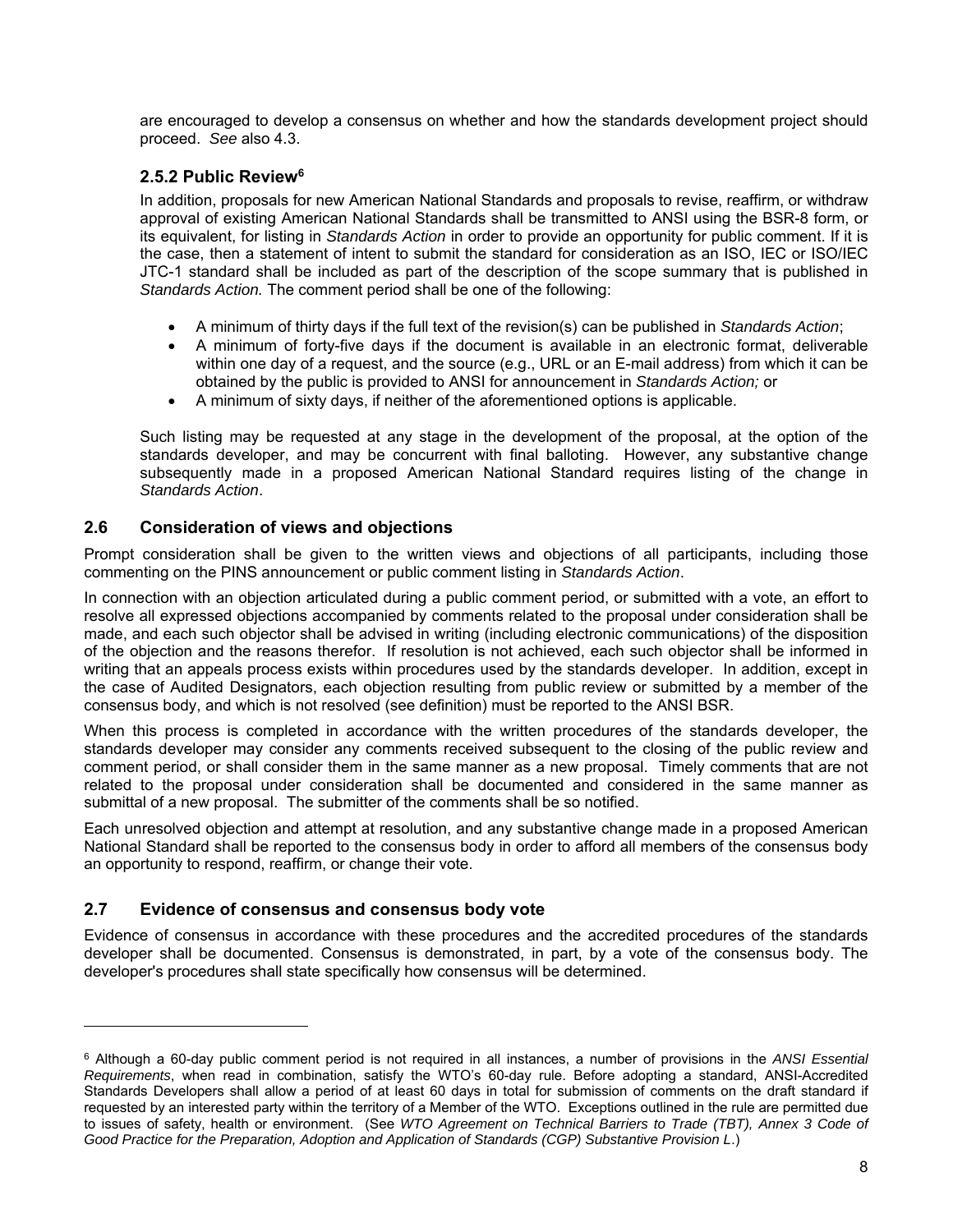An example of the criteria for consensus includes a requirement that a majority of the consensus body cast a vote (counting abstentions) and at least two-thirds of those voting approve (not counting abstentions). The developer may submit for approval an alternative methodology for determining consensus.

The consensus body vote shall be conducted and reported in accordance with the rules set forth herein. Votes for the approval of a document or portion thereof as a candidate ANS may be obtained by letter, fax, recorded votes at a meeting or electronic means. All members of the consensus body shall have the opportunity to vote. When recorded votes are taken at meetings, members who are absent shall be given the opportunity to vote before or after the meeting.

- 1. ANSI-Accredited Standards Developers (ASDs) shall not change a vote unless instructed to do so by the voter. If the change of vote was not submitted in writing by the voter, then written confirmation of such a vote change shall be provided to the voter by the developer. It is never appropriate for an ASD to inform voters that if they are not heard from, their negative vote will be considered withdrawn and their vote will be recorded as an abstention or an affirmative. All negative votes that are not changed at the request of the voter shall be recorded and reported to the BSR as unresolved negatives by any ASD that has not been granted the authority to designate its standards as American National Standards without approval by the BSR.
- 2. ASDs shall record and consider all negative votes accompanied by any comments that are related to the proposal under consideration. This includes negative votes accompanied by comments concerning potential conflict or duplication of the proposed standard with an existing American National Standard and negative votes accompanied by comments of a procedural or philosophical nature. These types of comments shall not be dismissed due to the fact that they do not necessarily provide alternative language or a specific remedy to the negative vote.
- 3. ASDs are not required to consider negative votes accompanied by comments not related to the proposal under consideration, or negative votes without comments. The ASD shall indicate conspicuously on the letter ballot that negative votes must be accompanied by comments related to the proposal and that votes unaccompanied by such comments will be recorded as "negative without comments" without further notice to the voter. If comments not related to the proposal are submitted with a negative vote, the comments shall be documented and considered in the same manner as submittal of a new proposal. If clear instruction is provided on the ballot, and a negative vote unaccompanied by comments related to the proposal is received notwithstanding, the vote may be counted as a "negative without comment" for the purposes of establishing a quorum and reporting to ANSI. However, such votes (i.e., negative vote without comment or negative vote accompanied by comments not related to the proposal) shall not be factored into the numerical requirements for consensus, unless the ASD's procedures state otherwise. The ASD is not required to solicit any comments from the negative voter. The ASD is not required to conduct a recirculation ballot of the negative vote. The ASD is required to report the "no" vote as a "negative without comment" when making their final submittal to the BSR unless the ASD has been granted the authority to designate its standards as American National Standards without approval by the BSR.
- 4. The ASD shall maintain records of evidence regarding any change of an original vote.
- 5. Except in regard to votes on membership and officer-related issues, each member of a consensus body should vote one of the following positions (or the equivalent):
	- a) Affirmative;
	- b) Affirmative, with comment;
	- c) Negative, with reasons (the reasons for a negative vote shall be given and if possible should include specific wording or actions that would resolve the objection);
	- d) Abstain.
- 6. For votes on membership and officer-related issues, the affirmative/negative/abstain method of voting shall be followed. Votes with regard to these issues need not be accompanied by reasons and need not be resolved or circulated to the consensus body.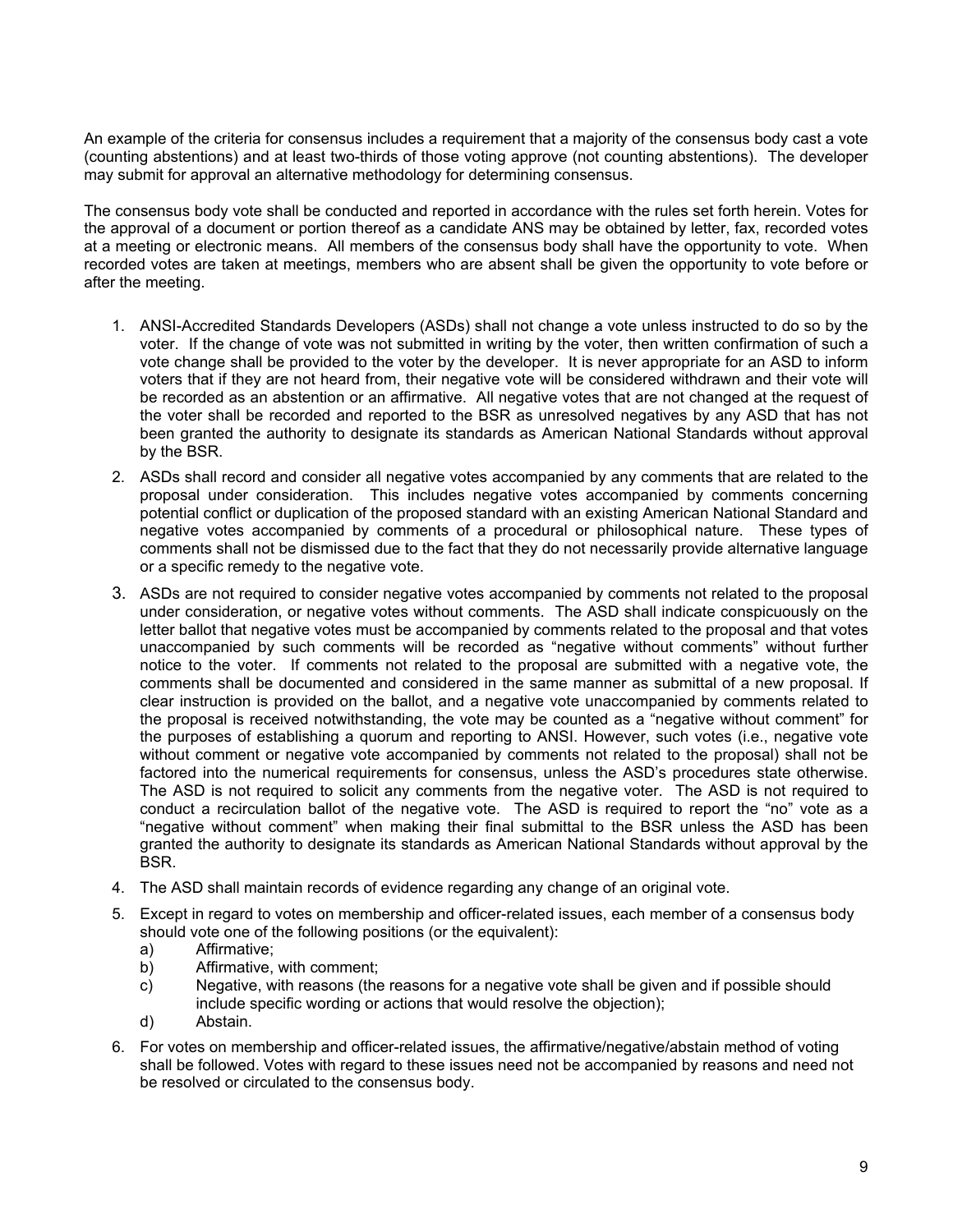# **2.8 Appeals**

The provision for appeals is important for the protection of directly and materially affected interests and of standards developers and is required as a part of due process. This section gives general criteria regarding the right to appeal, to whom appeals are made and what may be appealed.

## **2.8.1 Right to Appeal: Appeals at the standards developer level**

The written procedures of an ANSI-Accredited Standards Developer (ASD) shall contain an identifiable, realistic, and readily available mechanism for the impartial handling of procedural appeals regarding any action or inaction. Appeals shall be addressed promptly and a decision made expeditiously. A standards developer may choose to offer an appeals process to address appeals on other than procedural issues. Procedural appeals include whether a technical issue was afforded due process. Appeals procedures shall provide for participation by all parties concerned without imposing an undue burden on them. Consideration of appeals shall be fair and unbiased and shall fully address the concerns expressed.

Persons who have directly and materially affected interests and who have been or will be adversely affected by any procedural action or inaction by a standards developer with regard to the development of a proposed American National Standard or the revision, reaffirmation, or withdrawal of an existing American National Standard, have the right to appeal. The burden of proof to show adverse effect shall be on the appellant. Appeals of actions shall be made within reasonable time limits; appeals of inactions may be made at any time. Appeals shall be directed to the standards developer responsible for the action or inaction in accordance with the appeals procedures of the standards developer. If a fee for a procedural appeal is charged, then it shall be predetermined, fixed and reasonable. A procedure for requesting a fee waiver or fee reduction shall be available.

## **2.8.2 Right to Appeal: Appeals at ANSI**

Persons who have directly and materially affected interests and who have been or will be adversely affected by any procedural action or inaction by ANSI or by any ANS-related process have the right to appeal. ANSI will not normally hear an appeal of an action or inaction by a standards developer relative to the development of an American National Standard until the appeals procedures provided by the standards developer have been completed. Appeals of actions shall be made within reasonable time limits; appeals of inactions may be made at any time. Such appeals shall be directed to ANSI in accordance with the procedures of the appropriate ANSI board or council (e.g., Board of Standards Review, Executive Standards Council).

#### **3.0 Normative American National Standards Policies**

Every ANSI-Accredited Standards Developer (ASD) shall comply with the normative policies contained in this section. The ASD may choose to: 1) include the text that follows, as appropriate, in its accredited procedures along with any additional information as required; or 2) submit to ANSI a written statement of full compliance with these policies in addition to policy statements that satisfy the requirements set-forth in this section.

## **3.1 ANSI patent policy - Inclusion of Patents in American National Standards**

There is no objection in principle to drafting an American National Standard (ANS) in terms that include the use of an essential patent claim (one whose use would be required for compliance with that standard) if it is considered that technical reasons justify this approach.

Participants in the ASD/ANSI standards development process are encouraged to bring patents with claims believed to be essential to the attention of the ANSI-Accredited Standards Developer (ASD).

If an ASD receives a notice that a proposed ANS or an approved ANS may require the use of such a patent claim, the procedures in this clause shall be followed.

#### **3.1.1 Statement from patent holder**

The ASD shall receive from the patent holder or a party authorized to make assurances on its behalf, in written or electronic form, either: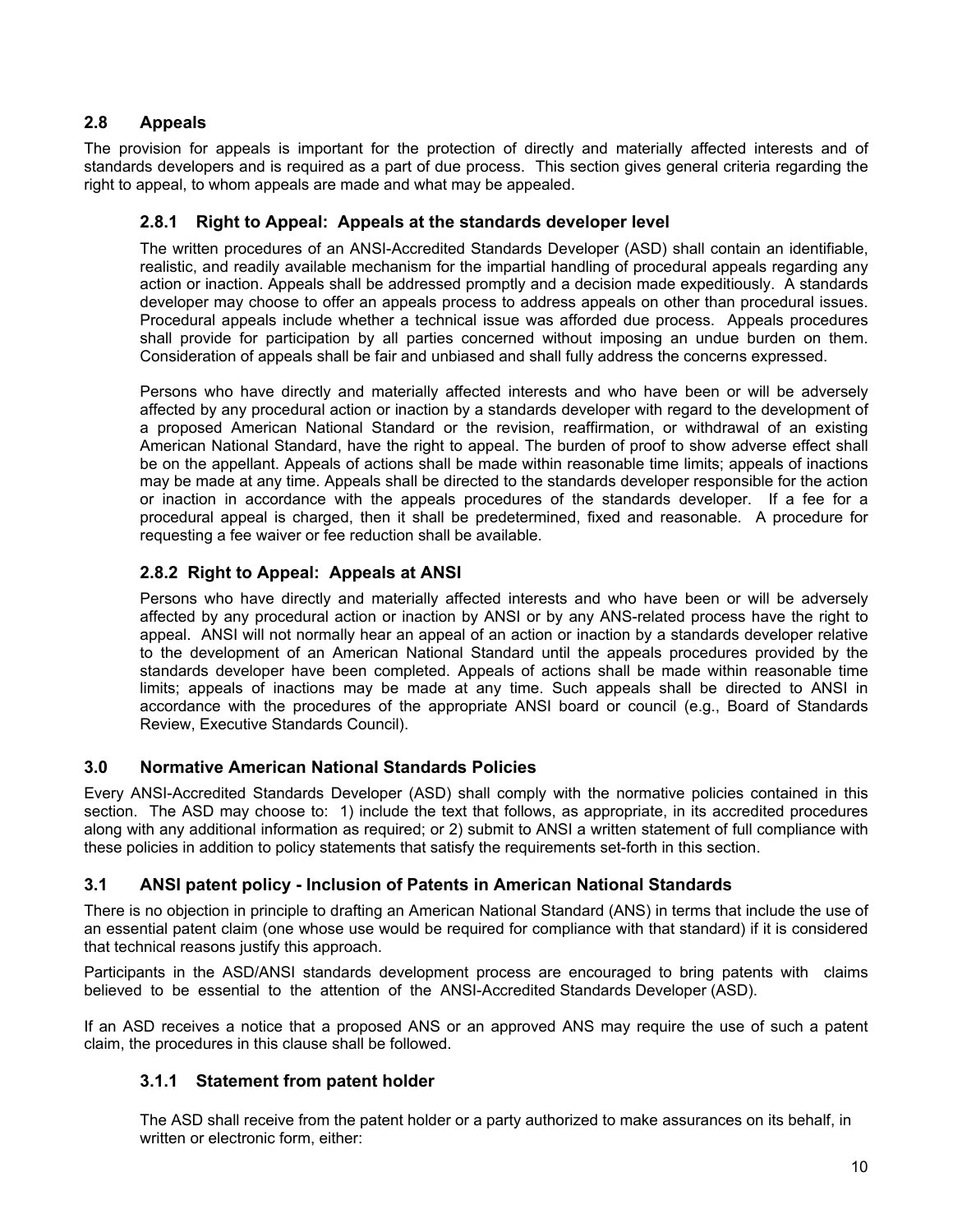a) assurance in the form of a general disclaimer to the effect that such party does not hold and does not currently intend holding any essential patent claim(s); or

b) assurance that a license to such essential patent claim(s) will be made available to applicants desiring to utilize the license for the purpose of implementing the standard either:

- i) under reasonable terms and conditions that are demonstrably free of any unfair discrimination; or
- ii) without compensation and under reasonable terms and conditions that are demonstrably free of any unfair discrimination.

Such assurance shall indicate that the patent holder (or third party authorized to make assurances on its behalf) will include in any documents transferring ownership of patents subject to the assurance, provisions sufficient to ensure that the commitments in the assurance are binding on the transferee, and that the transferee will similarly include appropriate provisions in the event of future transfers with the goal of binding each successor-in-interest.

The assurance shall also indicate that it is intended to be binding on successors-in-interest regardless of whether such provisions are included in the relevant transfer documents.

## **3.1.2 Record of statement**

A record of the patent holder's statement shall be retained in the files of both the ASD and ANSI.

## **3.1.3 Notice**

When the ASD receives from a patent holder the assurance set forth in 3.1.1.b above, the standard shall include a note substantially as follows:

NOTE – The user's attention is called to the possibility that compliance with this standard may require use of an invention covered by patent rights.

By publication of this standard, no position is taken with respect to the validity of any such claim(s) or of any patent rights in connection therewith. If a patent holder has filed a statement of willingness to grant a license under these rights on reasonable and nondiscriminatory terms and conditions to applicants desiring to obtain such a license, then details may be obtained from the standards developer.

#### **3.1.4 Responsibility for identifying patents**

Neither the ASD nor ANSI is responsible for identifying patents for which a license may be required by an American National Standard or for conducting inquiries into the legal validity or scope of those patents that are brought to their attention.

#### **3.2 Commercial terms and conditions**

Provisions involving business relations between buyer and seller such as guarantees, warranties, and other commercial terms and conditions shall not be included in an American National Standard. The appearance that a standard endorses any particular products, services or companies must be avoided. Therefore, it generally is not acceptable to include manufacturer lists, service provider lists, or similar material in the text of a standard or in an annex (or the equivalent). Where a sole source exists for essential equipment, materials or services necessary to comply with or to determine compliance with the standard, it is permissible to supply the name and address of the source in a footnote or informative annex as long as the words "or the equivalent" are added to the reference. In connection with standards that relate to the determination of whether products or services conform to one or more standards, the process or criteria for determining conformity can be standardized as long as the description of the process or criteria is limited to technical and engineering concerns and does not include what would otherwise be a commercial term.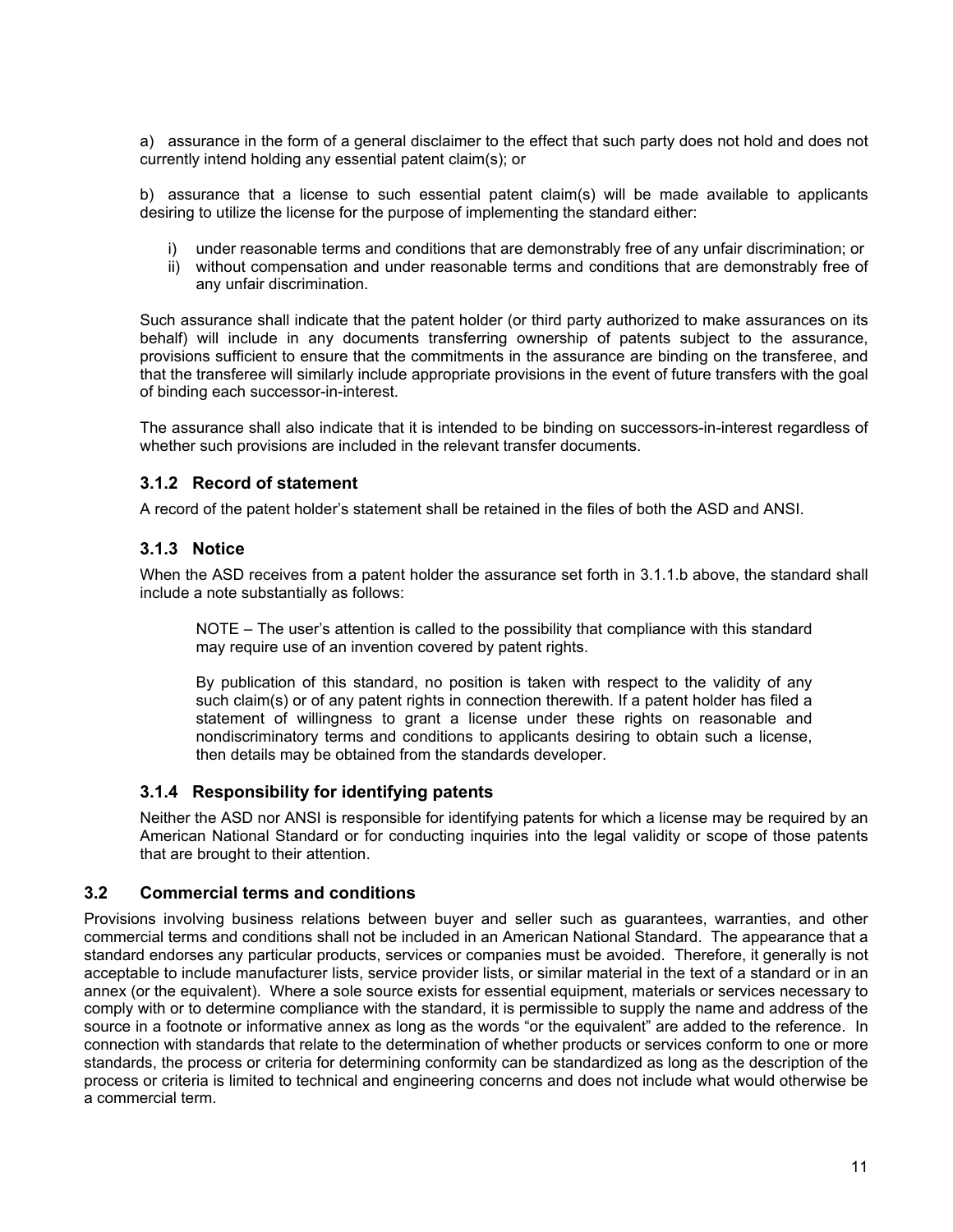# **3.3 Antitrust Policy**

American National Standards shall be developed in accordance with applicable antitrust and competition laws and meetings amongst competitors to develop American National Standards are to be conducted in accordance with these laws.

## **3.4 Evidence of compliance**

ANSI-Accredited Standards Developers shall retain records to demonstrate compliance with all aspects of these and the developer's accredited procedures. Such records shall be available for audit as directed by the ANSI Executive Standards Council (ExSC).

#### **3.4.1 An ANSI-Accredited Standards Developer has three options relative to new, revised or reaffirmed American National Standards maintained under the periodic maintenance option (see 4.7.1):**

- 1. Records shall be retained for one complete standards cycle, or until the standard is revised.
- *2.* Records shall be retained based on the formula established by the ANSI ExSC as set-forth in the *ANSI Auditing Policy and Procedures.*
- 3. A developer that does not choose option 1 or option 2 will be audited more frequently and shall retain all records for all standards approved<sup>7</sup> as ANS subsequent to the most recent ANSI audit until completion of the current audit.

#### **3.4.2 An ANSI-Accredited Standards Developer has three options relative to new, revised or reaffirmed American National Standards maintained under the continuous maintenance option (see 4.7.2):**

- 1. Records shall be retained for a minimum of five (5) years or until approval of the subsequent revision or reaffirmation of the complete standard.
- *2.* Records shall be retained based on the formula established by the ANSI ExSC as set-forth in the *ANSI Auditing Policy and Procedures.*
- 3. A developer that does not choose option 1 or option 2 will be audited more frequently and shall retain all records for all standards approved as ANS subsequent to the most recent ANSI audit until completion of the current audit.

#### **3.4.3 An ANSI-Accredited Standards Developer has three options relative to American National Standards maintained under the stabilized maintenance option (see 4.7.3):**

- 1. Records shall be retained until the standard is reaffirmed, revised, or subsequently reviewed in connection with the stabilized maintenance of the standard as an ANS.
- 2. Records shall be retained based on the formula established by the ANSI ExSC as set-forth in the *ANSI Auditing Policy and Procedures.*
- 3. A developer that does not choose option 1 or option 2 will be audited more frequently and shall retain all records for all standards approved as ANS subsequent to the most recent ANSI audit until completion of the current audit.

Records concerning withdrawals of all American National Standards shall be retained for at least five years from the date of withdrawal or for a duration consistent with the audit schedule.

l

 $7$  Approved: the approval process and appeals processes at ANSI have concluded.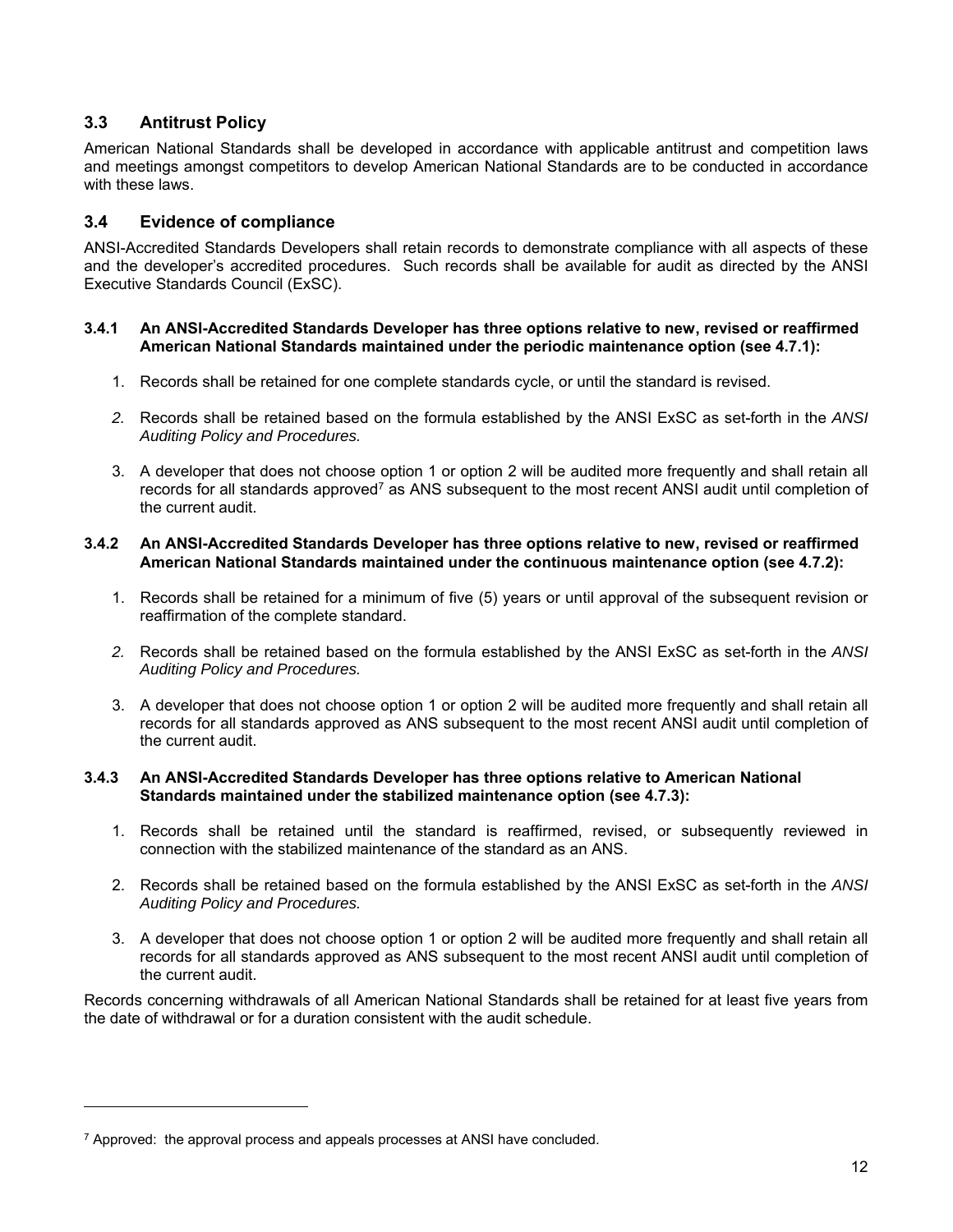# **3.5 Metric policy**

Each ANSI-Accredited Standards Developer shall have on file at ANSI a metric policy. International System of Units (SI) are the preferred units of measurement in American National Standards.

# **3.6 Interpretations policy**

Each ANSI-Accredited Standards Developer shall have on file at ANSI an interpretations policy. Official interpretations of American National Standards shall be made only by the accredited standards developer responsible for maintenance of that standard. ANSI shall not issue, nor shall any person have the authority to issue, an interpretation of an American National Standard in the name of the American National Standards Institute. Requests for interpretations addressed to ANSI shall be referred to the responsible standards developer.

## **4.0 Normative American National Standards Administrative Procedures**

This section articulates the administrative and processing requirements associated with the American National Standards process.

## **4.1 Accreditation of American National Standards Developers**

A standards developer whose procedures meet the requirements of due process and criteria for approval and withdrawal of American National Standards contained herein and is incorporated, registered or otherwise recognized as a legal entity, may apply to ANSI for accreditation. To be accredited by ANSI, the developer's procedures and practices for standards development shall meet the criteria for accreditation as set forth below. The ANSI Executive Standards Council (ExSC) is the accrediting body for developers of American National Standards. Accreditation is a pre-condition for submitting a standard for consideration for approval as an American National Standard.

### **4.1.1 Criteria for accreditation**

Accreditation shall be based on compliance, as determined by the ANSI ExSC, with the following criteria:

- a) the applicant is incorporated, registered or otherwise recognized as a legal entity;
- b) the operating procedures used for the development of evidence of consensus for approval, revision, reaffirmation, or withdrawal of standards as American National Standards shall satisfy the essential requirements contained herein;
- c) with respect to American National Standards or candidate American National Standards, including the national adoption of ISO or IEC standards as American National Standards, the applicant shall agree to:
	- 1) provide continuity of administrative oversight and support of its standards activities;
	- 2) provide for designation, publication, and maintenance of the standard(s) produced;
	- 3) provide for an appeals mechanism;
	- 4) cooperate with ANSI in standards planning and coordination activities of mutual interest;
	- 5) advise ANSI of the initiation and scope of new standards activities and revisions of existing standards expected to result in candidate American National Standards;
	- 6) submit to ANSI for public comment the requisite information concerning activities related to new candidate American National Standards and the national adoption of ISO or IEC standards as American National Standards as well as the revision, reaffirmation, or withdrawal of American National Standards;
	- 7) consider applicable international standards;
	- 8) comply with the procedures contained herein with respect to the national adoption of ISO and IEC standards as American National Standards; and
	- 9) pay to ANSI all relevant fees.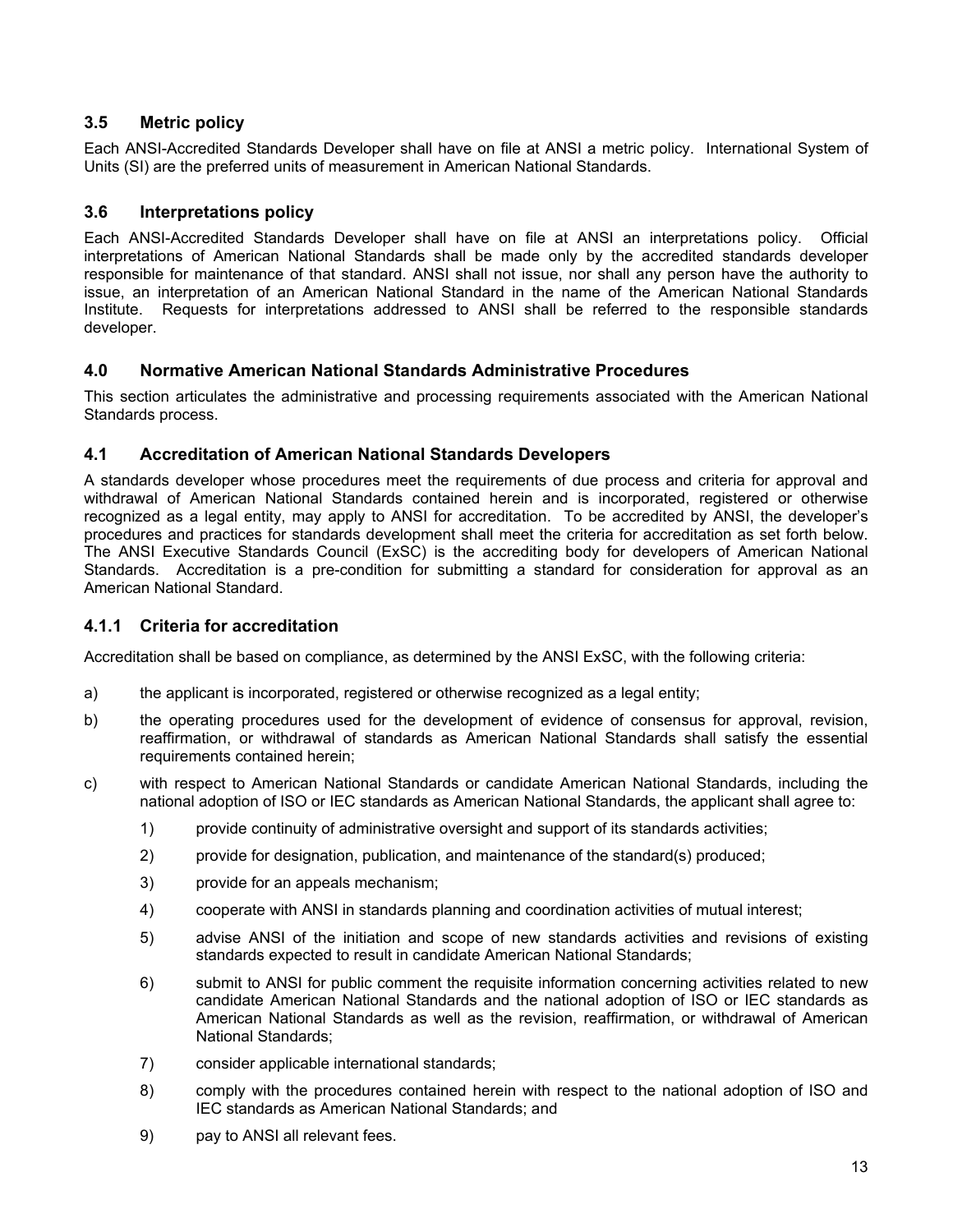- d) as appropriate to the extent to which the applicant is involved with standardization, the applicant shall consider participation in international standards activities through ANSI; and
- e) with respect to submitting proposed American National Standards to ANSI for Board of Standards Review (BSR) approval, the applicant shall agree to comply with the normative policies and administrative procedures contained herein.

## **4.1.2 Application for Accreditation as a Developer of American National Standards**

Application to ANSI for accreditation shall be in writing and shall include copies of the pertinent standards developing procedures and other documentation demonstrating compliance with the criteria specified in these procedures. If more than one set of standards developing procedures is used by an applicant, each procedure requires separate review for accreditation. The applicant shall submit its scope for informational purposes only, a description of its present program of standards activities and a list of candidate American National Standards. Also included shall be a statement from the applicant that details their coordination efforts to date and confirms their agreement to attempt to coordinate their standards activities with other ANSI-Accredited Standards Developers and with ANSI.

A notice announcing the application for accreditation shall be published in *Standards Action* with a call for comment. Copies of the pertinent standards developing procedures shall be available from the applicant, upon request.

Following the comment period, the ExSC shall consider the information supplied by the applicant and any comments and responses received, including reports on coordination from the appropriate ExSC designee if any, standards advisors, and the BSR. If comments are submitted that challenge support for an applicant's accreditation, the applicant shall supply evidence of such support for consideration by the commenter and the ExSC. The ExSC shall determine whether accreditation should be approved. The applicant must satisfy the requirements established in the *ANSI Essential Requirements* before accreditation can be granted. If, during the course of the accreditation process, the developer makes a change to their originally submitted scope or to their originally submitted operating procedures, an additional announcement shall be published in Standards Action. If, however, the developer makes changes to the originally submitted operating procedures at the specific direction of the ExSC or their designee in order to bring their procedures into compliance with the *ANSI Essential Requirements*, an informational announcement shall be placed in *Standards Action* without additional public review. Accreditation will not be granted to an applicant whose procedures do not satisfy the requirements set forth herein. In the event that accreditation is not granted, the ExSC shall advise the applicant of the reasons, and the applicant shall have the opportunity to reapply. Upon accreditation, the applicant shall be notified and a notice shall appear in *Standards Action*.

#### **4.1.3 Maintenance of accreditation**

In order to maintain accreditation by ANSI, an ASD shall continue to maintain procedures meeting the requirements of due process and criteria for approval and withdrawal of American National Standards contained herein and continue to maintain its status as an incorporated, registered or otherwise recognized legal entity.

The ANSI Audit Director, under the supervision of the ExSC, shall arrange for audits of accredited standards developers at selected intervals or, at the request of the ExSC, due to special circumstances (BSR request, appeals action, etc.) to confirm adherence to the criteria for accreditation and to confirm that the procedures and practices of the accredited standards developer continue to be consistent with those which formed the basis for accreditation. The ANSI Audit Director shall report the audit findings to the ExSC who in turn shall take appropriate action in accordance with the *ANSI Auditing Policy and Procedures.* 

If an accredited standards developer does not maintain one or more approved American National Standards, then the developer shall submit their accredited procedures for review and approval by the ExSC on a five-year cycle as well as a justification as to why they have not submitted any standards to ANSI for approval and why their accreditation remains relevant. The ExSC may suspend or withdraw the accreditation if the justification is not provided or is otherwise unsatisfactory.

ANSI-Accredited Standards Developers granted authority to designate their standards as American National Standards without BSR approval shall submit to a regular audit in accordance with the *ANSI Auditing Policy and Procedures*. When ANSI issues revised or additional criteria for accreditation, the accredited standards developer shall comply with them within a reasonable time period designated by the ExSC in order to maintain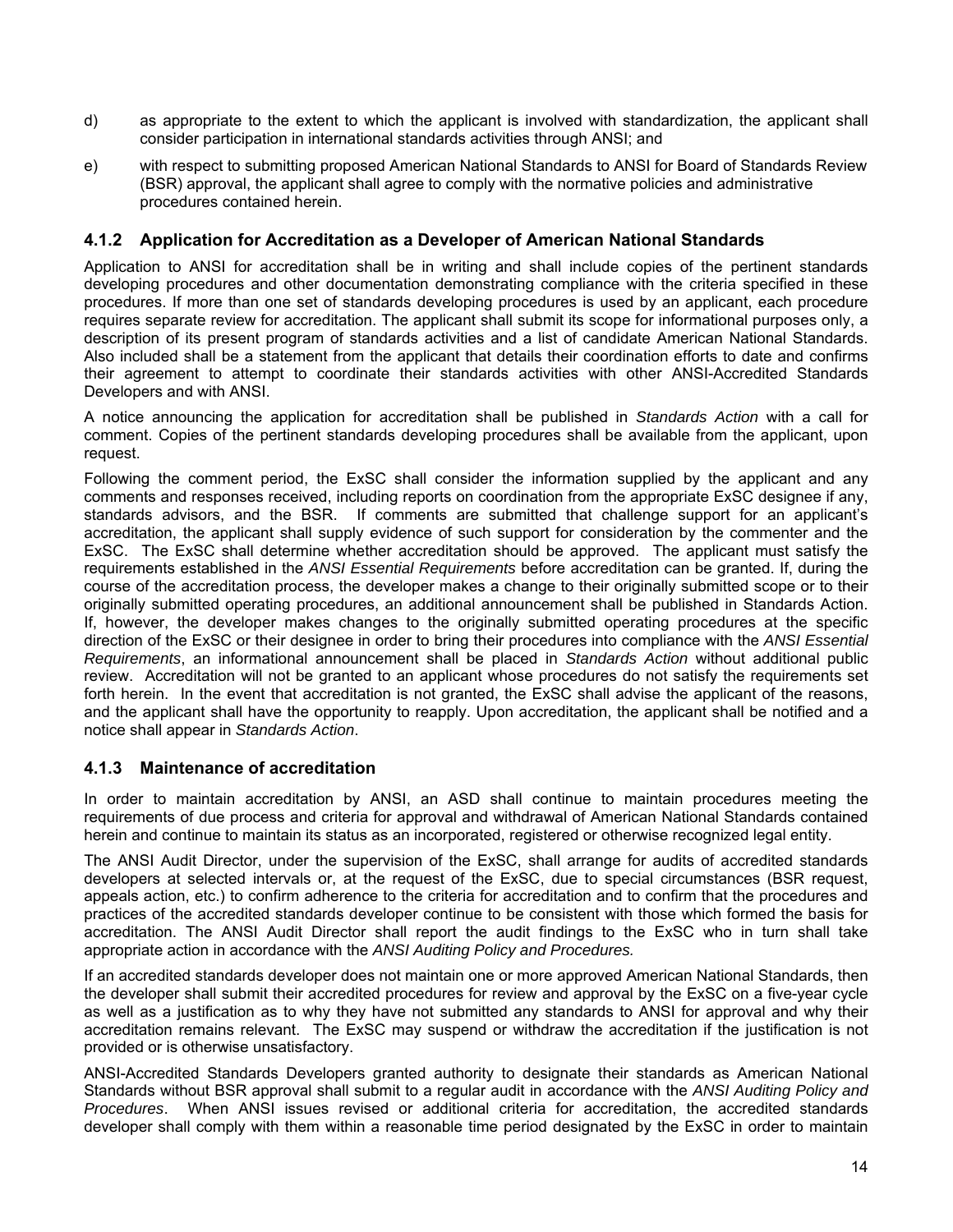#### accreditation.

Whenever any revision is made to a standards developer's procedures on record at ANSI, the ExSC shall be notified and provided with a detailed description of the changes. If the changes are considered by the ExSC to be non-substantive, the standards developer will be notified and, upon such notification, may begin to operate under the revised procedures. If the changes are considered by the ExSC to be substantive, notice of these changes shall appear in *Standards Action* with a call for comment. Copies of the revised procedures shall be made available by the applicant to any party, upon request. If a developer submits their procedures in an electronic format and authorizes ANSI to post them on *ANSI Online* for purposes of public review, then the associated call for comment period in ANSI's *Standards Action* shall be 30 days and shall be announced as such.

If the standards developer decides to implement revised procedures prior to the final approval of the ExSC, they may do so provided that a) records concerning the implementation are maintained and available for use by the ANSI Audit Program; b) the developer certifies that the changes are in compliance with the *ANSI Essential Requirements*; and c) the developer accepts responsibility for all actions taken with regard to a candidate American National Standard, including resubmittal, if the ExSC does not approve a particular procedural provision.

Following the comment period, the ExSC shall consider the comments received, the latest status reports, the latest audit of the accredited standards developer, and any available additional information to determine whether to continue the accreditation. Notice of continuance shall be sent to the accredited standards developer and shall appear in *Standards Action*.

When the ExSC requests an accredited standards developer to revise its approved procedures to bring them into compliance with the *ANSI Essential Requirements*, the ExSC shall decide on a case-by-case basis whether reaccreditation, including public review, is also required.

#### **4.1.4 Withdrawal of accreditation**

The ExSC may advise and request any accredited standards developer to take corrective action if the conditions upon which accreditation was granted are not maintained. If such action is not taken within the time period designated, the ExSC shall provide at least a thirty day notice to the standards developer stating that, unless specified conditions are corrected, its accreditation and the approval of all American National Standards under all affected accreditations shall be withdrawn. Unless the necessary corrective actions are taken within the specified period, the ExSC shall withdraw the accreditation and approval of all affected American National Standards sponsored by the developer. The standards developer shall be notified of withdrawal of the accreditation and a notice shall appear in *Standards Action*.

#### **4.2 Approval of actions in connection with American National Standards**

A standard developed by an ANSI-Accredited Standards Developer may be approved as an American National Standard by the ANSI Board of Standards Review (BSR) or by an ANSI Audited Designator. In either case, the essential due process and consensus criteria defined herein shall apply. In addition, approval assures the user that each American National Standard is generally acceptable to the directly and materially affected interest categories that participated in the development of consensus for the standard.

A proposed new American National Standard or a proposed revision or reaffirmation of an American National Standard to be approved by the BSR shall be submitted to the secretary of the BSR within one (1) year from the close of the comment period listed in *Standards Action* using the appropriate form provided by ANSI, unless the standards developer notifies the secretary of the BSR in writing of good cause for a different schedule for submittal. Failure to make the submittal within two (2) years from the close of the comment period listed in *Standards Action* shall require consideration by the BSR, i.e., withdrawal, extension for cause, or another listing in *Standards Action.* ANSI-Accredited Standards Developers that have been granted the status of ANSI Audited Designator shall take action in connection with candidate American National Standards in a timeframe that is consistent with that specified for all other ANSI-Accredited Standards Developers.

#### **4.2.1 Approval by the ANSI Board of Standards Review**

Approval, withdrawal, revision or reaffirmation of an American National Standard is based on the evidence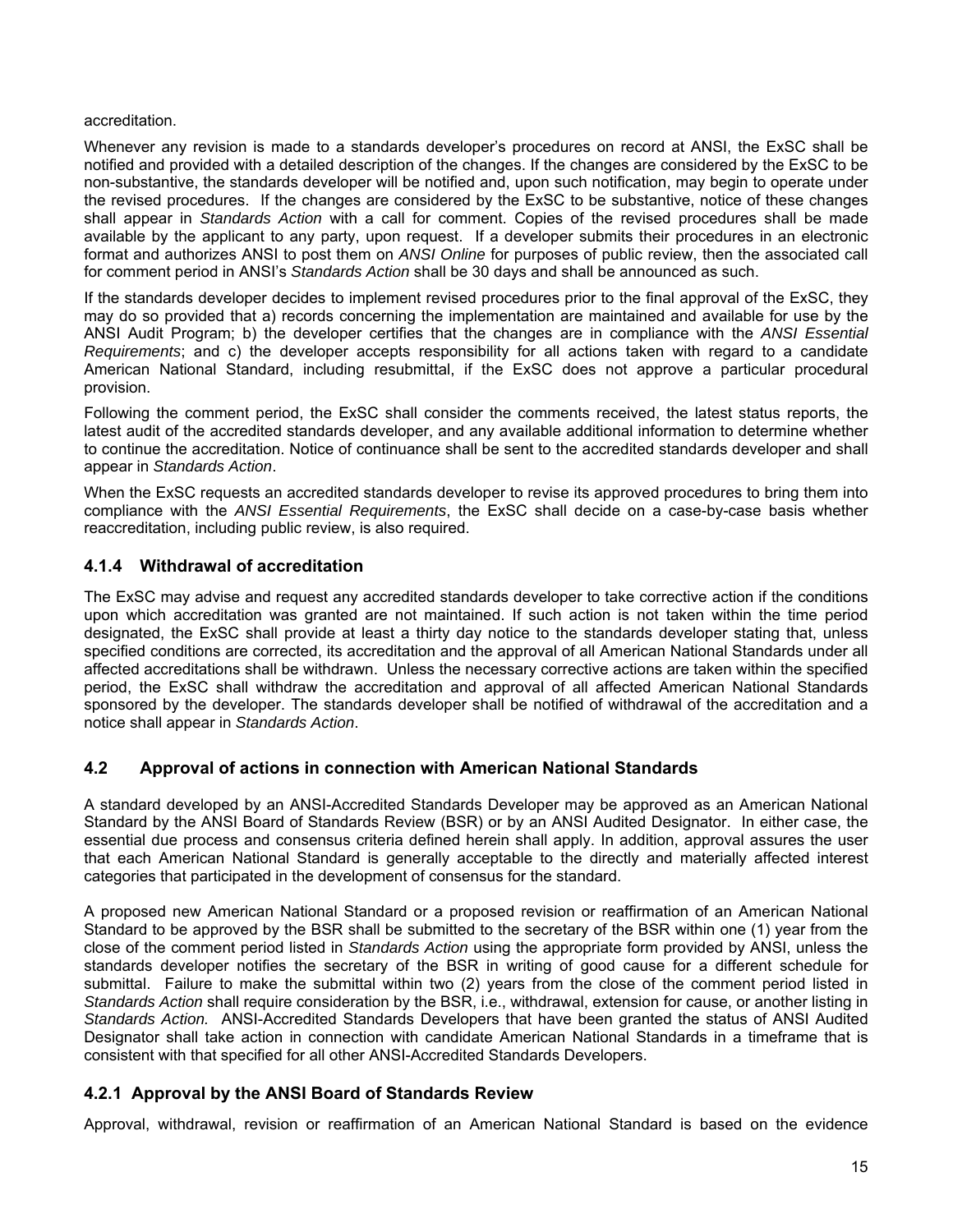submitted that the requirements set forth herein have been met.

The ANSI Board of Standards Review (BSR) shall review standards submitted to ANSI with unresolved objections on record. This includes negative consensus body votes as well as public review comments. Standards submitted without objections and identical national adoptions processed in accordance with the expedited procedures contained in the *ANSI Procedures for the National Adoption of ISO and IEC Standards as American National Standards* may be administratively approved by the BSR. The BSR does not have jurisdiction over the standards of ANSI Audited Designators unless an ANSI Audited Designator chooses to submit one or more standards to the BSR for approval.

### **4.2.1.1 Criteria for approval of an American National Standard**

With respect to any proposal to approve, revise or reaffirm an American National Standard (including the national adoption of an ISO or IEC standard as an American National Standard) for which one or more unresolved objections have been reported, the BSR shall evaluate whether:

- a) the standard was developed in accordance with the procedures upon which the developer was granted accreditation, with particular attention given to whether due process was followed, consensus was achieved, and an effort was made to resolve any objections to the standard;
- b) any appeal to the standards developer with respect to the standard was completed;
- c) notice of the development process for the standard was provided to ANSI in accordance with PINS or its equivalent;
- d) any identified conflict with another American National Standard was addressed in accordance with these procedures;
- e) other known national standards were examined with regard to harmonization and duplication of content and if duplication exists, there is a compelling need for the standard;
- f) ANSI's patent policy is met, if applicable;
- g) ANSI's policy on commercial terms and conditions is met if applicable;
- h) the standards developer provided the following or evidence thereof:
	- 1. title and designation of the proposed American National Standard;
	- 2. indication of the type of action requested (that is, approval of a new American National Standard or reaffirmation, revision, or withdrawal of an existing American National Standard);
	- 3. a declaration that applicable procedures were followed;
	- 4. a declaration that the proposed standard is within the scope of the previously registered standards activity;
	- 5. a declaration that conflicts with another American National Standard have been addressed in accordance with these procedures;
	- 6. a roster of the consensus body that indicates: the vote of each member including abstentions and unreturned ballots, if applicable; the interest category of each member; and a summary thereof;
	- 7. a declaration that all appeal actions related to the approval of the proposed standard have been completed;
	- 8. a declaration that the criteria contained in the ANSI patent policy have been met, if applicable; and
	- 9. identification of all unresolved negative views and objections, with names of the objector(s), and a report of attempts toward resolution.

If the BSR determines, based on the weight of the evidence presented, that the above-stated criteria have been satisfied, the standard shall be approved as an American National Standard. The BSR shall deny approval, if, based on the weight of the evidence presented, the BSR determines that the American National Standard: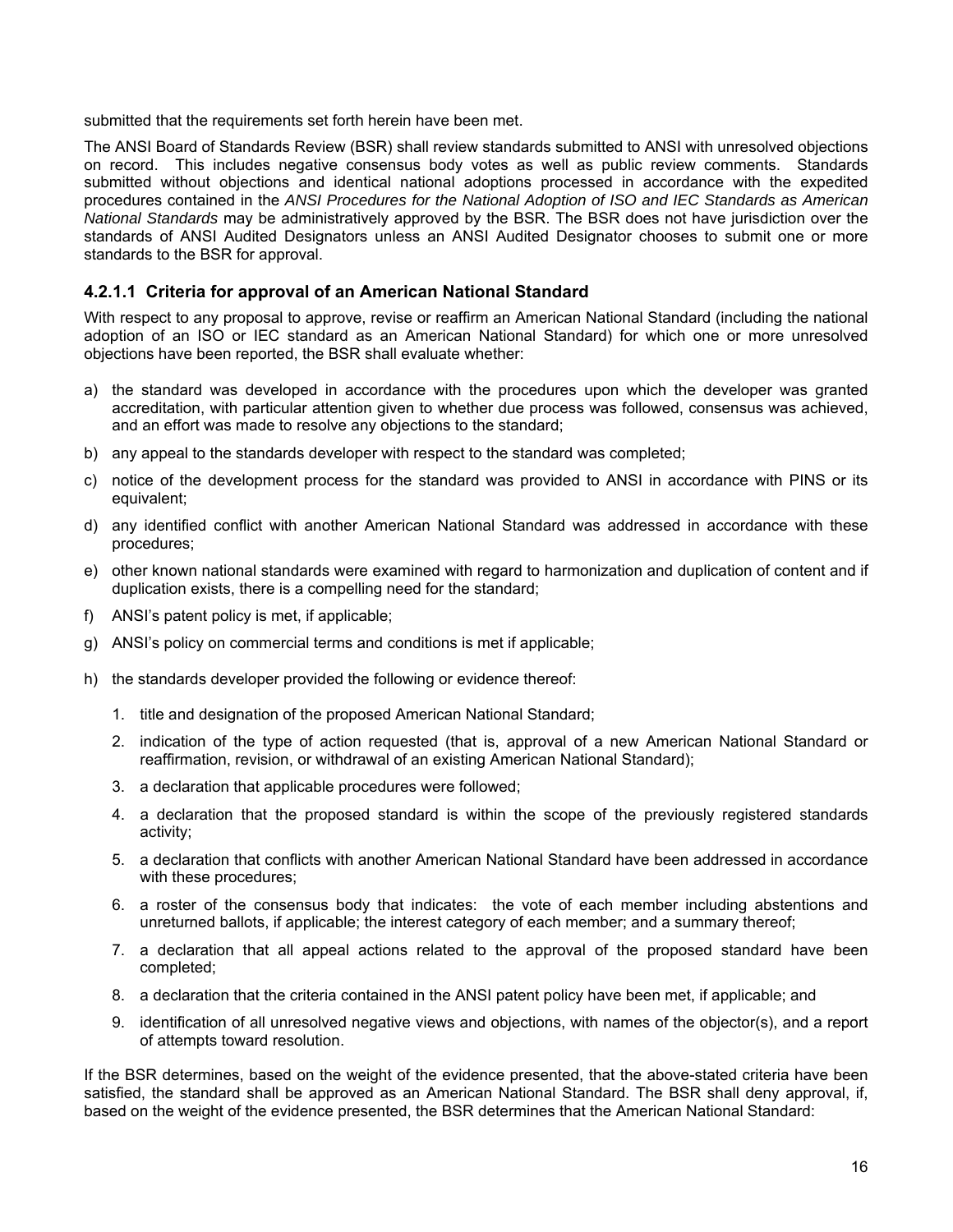- a) is contrary to the public interest;
- b) contains unfair provisions;
- c) is unsuitable for national use;

or that the ASD has failed to make a good faith effort to resolve conflicts.

Standards approved as American National Standards shall be designated, published, and maintained in accordance with the procedures contained herein. A substantive change that has not been afforded due process in accordance with these procedures may not be made in an approved American National Standard.

The BSR shall not approve standards that duplicate existing American National Standards unless there is a compelling need.

Notice of the BSR's final action on all standards shall be published in *Standards Action*.

## **4.2.1.2 Reaffirmation of an American National Standard**

The due process and consensus requirements defined herein apply to reaffirmations as they do to all approval actions related to American National Standards. The procedures used for reaffirmation of an American National Standard by an accredited standards developer shall be implemented according to the developer's ANSI accredited procedures. Reaffirmations shall provide an opportunity for public comment.

Reaffirmations shall be accomplished without any substantive change to the main text of the standard. All nonsubstantive changes in the main text of the standard shall be explained, or noted, in a foreword. An American National Standard undergoing an update of references to standards necessary to implement the American National Standard shall be processed as a revision unless the updated reference is only a reaffirmation of the referenced standard. Any substantive changes in such references require processing as a revision.

The ANS shall clearly indicate on its cover or title page that it is a reaffirmation.

## **4.2.1.3 Criteria for withdrawal**

#### **4.2.1.3.1 Administrative withdrawal**

An American National Standard shall be withdrawn five years following approval, if the standard has not been revised or reaffirmed, unless an extension has been granted by the ExSC or its designee. An American National Standard that has not been reaffirmed or revised within the five-year period, and that has been recommended for withdrawal by the ExSC or its designee, shall be withdrawn at the close of a 30-day public review notice in *Standards Action*. American National Standards that have not been revised or reaffirmed within ten years from the date of their approval as American National Standards shall be withdrawn and such action shall be announced in *Standards Action*.

#### **4.2.1.3.2 Withdrawal by ANSI-Accredited Standards Developer**

An American National Standard must be supported by an ANSI-Accredited Standards Developer. If an accredited standards developer wishes to withdraw its approval of one or more of its American National Standards, it may do so without a vote of the relevant consensus body. If an accredited standards developer does withdraw one or more of its American National Standards, then the standards developer shall notify ANSI immediately and the standard shall be withdrawn as an ANS and announced in *Standards Action*.

#### **4.2.1.3.3 Discontinuance of a standards project**

An accredited standards developer may decide to abandon the processing of a proposed new or revised American National Standard or portion thereof at its own discretion and without a vote of the relevant consensus body.

Accredited standards developers must notify ANSI immediately of such actions which will be announced in *Standards Action*.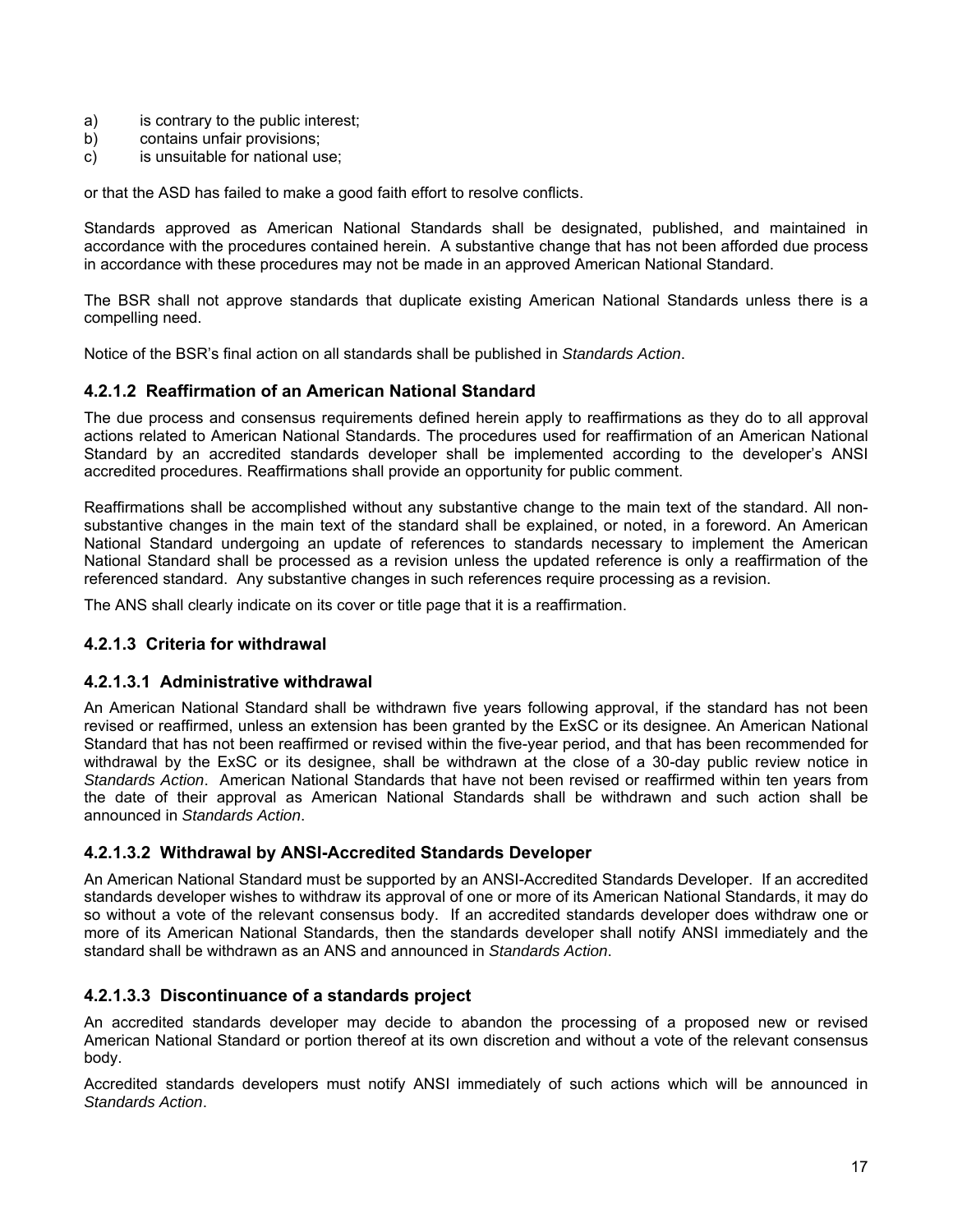## **4.2.1.3.4 Withdrawal for Cause**

Requests for withdrawal of an ANS for cause shall be approved by the BSR only upon a sufficient showing that one or more of the following conditions applies:

- a) ANSI's patent policy was violated;
- b) ANSI's requirements for designation, publication, and maintenance were violated;
- c) an American National Standard is contrary to the public interest;
- d) an American National Standard contains unfair provisions;
- e) an American National Standard is unsuitable for national use;
- f) the ASD has failed to make a good faith effort to resolve conflicts; or
- g) if it is determined by the ANSI ExSC as a result of an audit or appeal that ANSI's due process provisions were not satisfied.

Except in the case of an ANSI Audited Designator, an application for withdrawal of an American National Standard may be submitted to the BSR by any materially interested party or the ExSC. An application submitted by any materially interested party shall be accompanied by a filing fee. This fee may be waived or reduced upon sufficient evidence of hardship.

If the request is submitted by a materially interested party:

- a) the secretary of the BSR shall refer the request for withdrawal to the standards developer for the developer to review and respond within 30 calendar days to the requester and the secretary of the BSR;
- b) if the standards developer concurs with the proposed withdrawal, public notice shall be given and the standard shall be withdrawn in accordance with the developer's procedures;
- c) if the standards developer does not concur with the proposed withdrawal, the standards developer shall inform the requester and the secretary of the BSR and include reasons;
- d) the requester shall advise the secretary of the BSR, and the developer, within 30 calendar days of their receipt of the developer's response, either that the requester wishes the withdrawal process to continue or not;
- e) if the requester requests continuance of the withdrawal process, the matter shall be referred to the BSR via letter ballot for decision on subsequent action.

If the request is submitted by the ExSC, as a result of an Audit or an appeal:

- a) the secretary of the BSR shall provide the standards developer with an opportunity to withdraw the standard without review by the ANSI BSR;
- b) if the standards developer concurs with the proposed withdrawal, public notice shall be given and the standard shall be withdrawn in accordance with the developer's procedures;
- c) if the standards developer does not concur with the proposed withdrawal, the secretary of the BSR shall provide the standards developer with a reasonable timeframe within which the developer may supplement the original record upon which the standard was approved;
- d) the ExSC request and the original BSR-9 submittal together with any supplemental information provided by the developer shall be provided to the BSR via letter ballot for decision on subsequent action.

Extensions of time to submit documentation related to a withdrawal for cause shall be granted at the discretion of the chairperson of the BSR, or if the chairperson is unavailable, by the secretary of the BSR. Extensions shall be requested prior to the deadline date and shall include a justification therefore.

The BSR shall determine, based on the weight of the evidence presented, one of the following:

- a) that one or more of the above-stated criteria have been satisfied, and accordingly the approval of the standard as an American National Standard shall be withdrawn; or
- b) that further action is warranted to confirm that all procedural requirements have been satisfied prior to making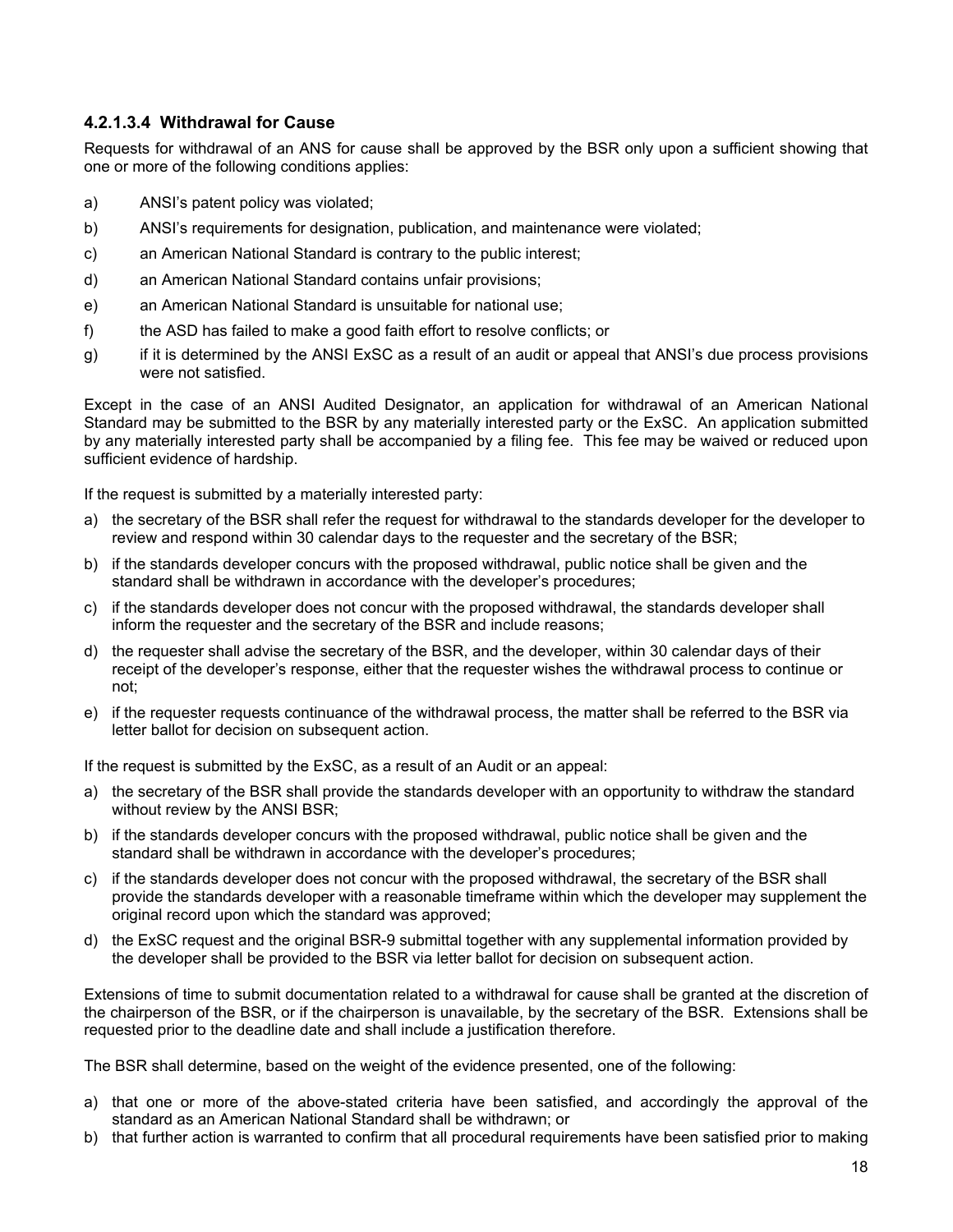a decision as to whether the standard shall be withdrawn or remain an American National Standard. In this case the BSR shall provide specific direction to the developer and shall also determine the status of the standard pending successful completion of such action; or

c) that none of the above-stated criteria have been met, and approval of the standard as an American National Standard shall be maintained.

The decision of the BSR in this regard shall not be appealed to the BSR, but may be appealed to the ANSI Appeals Board pursuant to section 11, *Appeals Process*, of the *ANSI Appeals Board Operating Procedures*.

## **4.2.1.4 Final notice**

Notice of final action on all standards shall be published in *Standards Action*.

#### **4.2.2 Approval of an American National Standard by an ANSI Audited Designator**

A standard may be approved as an American National Standard by the ANSI Board of Standards Review or by an ANSI Audited Designator. An Audited Designator is an ANSI-Accredited Standards Developer to whom the ANSI Executive Standards Council has granted the authority to designate their standards as American National Standards without such standards being reviewed and approved by the ANSI Board of Standards Review. Requirements associated with ANSI Audited Designator status and their approval of standards as American National Standards are contained in Section 5 herein.

## **4.3 Planning, coordination and public notice**

ANSI's planning and coordinating activities depend on the cooperation and participation of standards developers and affected interests. Various methods are used to plan and coordinate voluntary standards activities. A considerable amount of planning and coordinating activity routinely takes place at the standards development level by the standards writing consensus bodies or their subgroups. Specific coordination requirements are set forth in other sections of this document.

Overall responsibility for ANSI's national and international planning and coordinating functions is assigned by the Board of Directors to the Executive Standards Council (ExSC). The ExSC delegates specific activities as opportunity and needs arise, appointing designees or standards advisors, as appropriate.

Coordination usually can be accomplished by standards developers through the implementation of one or more of the following:

- a) clear delineation of scope, purpose, and intended application of each standard;
- b) public notice of standardization activities;
- c) joint and cooperative activities of the individual organizations, including liaison representation;
- d) organization of an independent but representative body acceptable to the involved parties to coordinate standards needs and projects and to develop standards as required;
- e) liaison between national standards developers and the organization responsible for the U.S. position on corresponding international standards; and
- f) use of the ANSI PINS system.

To achieve a consistent set of American National Standards and to represent the United States in non-treaty international standards activities, it is necessary for ANSI to harmonize ongoing standards activity, minimize duplication, and avoid the promulgation of conflicting American National Standards.

The ExSC and/or its designee shall be alert to duplication of national standards activities. The ExSC or its designee shall notify standards developers of any identified potential or existing duplication of standards developing activities and request the standards developers involved to coordinate their activities and report the results.

Potential or existing conflicts identified or brought to the attention of the ExSC or its designee shall be investigated and harmonization initiated, if warranted. This process usually consists of: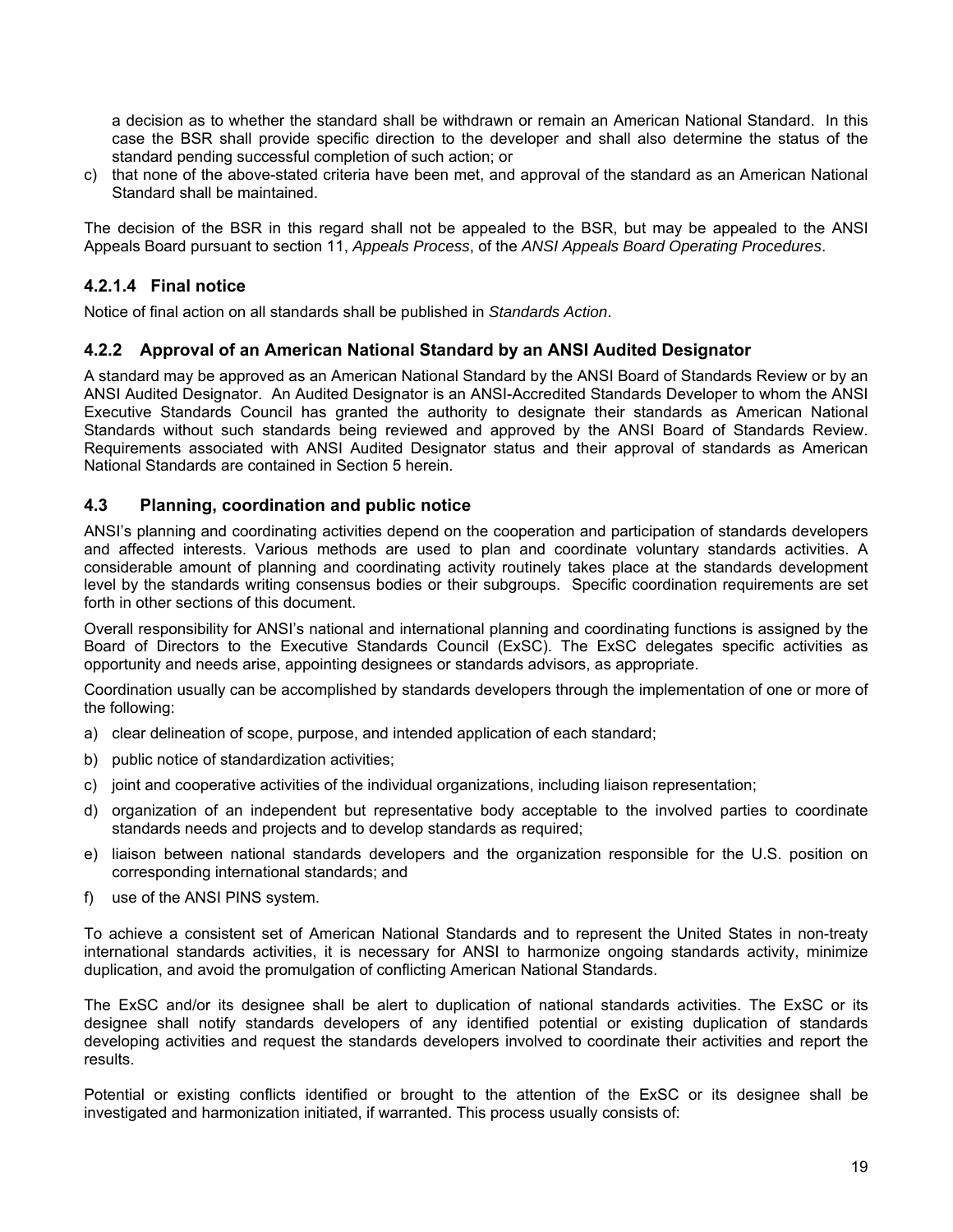- a) appointing an ad hoc group to investigate and report whether harmonization is necessary. The ad hoc group reports on the purpose and application of the standards as well as the structure and issues that led to the conflict;
- b) inviting the organizations involved to develop a harmonization plan, if it is determined that harmonization is necessary. The plan may include liaisons, joint consensus bodies, ad hoc groups, or other activities;
- c) publishing the results of harmonization efforts in *Standards Action* or elsewhere, as appropriate.

# **4.4 Designation of American National Standards**

A standard that is approved as an American National Standard shall have its cover or title page marked with an approval logo<sup>8</sup> furnished by ANSI or the words "an American National Standard." In addition, American National Standards shall be marked in such a way as to identify the version of the standard or shall be identified by a unique alphanumeric designation in accordance with the guidelines contained herein.

The ANSI approval logo and the words "an American National Standard" shall not be used to identify any standard that has not received approval as an ANS by the ANSI Board of Standards Review or been approved by an accredited standards developer who has been granted authority to designate its standards as American National Standards.

Portions of a published document that were not approved through the ANS consensus process shall not contain requirements necessary for conformance with the approved American National Standard (ANS) and shall be (1) clearly identified at the beginning and end of each such portion of the document, or (2) such information shall be overprinted on the cover page. These portions of the document shall be marked with the following, or similar, explanatory language:

 "The information contained in this (portion of a document) is not part of this American National Standard (ANS) and has not been processed in accordance with ANSI's requirements for an ANS. As such, this (portion of a document) may contain material that has not been subjected to public review or a consensus process. In addition, it does not contain requirements necessary for conformance to the standard."

American National Standards shall be identified by a unique alphanumeric designation (e.g., ANSI/ASD 123- 2004). Multiple designations should be avoided. If a standard has multiple designations, an attempt shall be made by those concerned to arrive at a single designation.

## **4.5 Publication of American National Standards**

American National Standards shall be published and made available as soon as possible, but no later than six months after approval as an American National Standard. The standards developer shall publish the standard or shall grant the right of publication to ANSI.

If an American National Standard is not published within six months following its approval, the standards developer may request an extension of this deadline from the ExSC or its designee. Such a request shall be in writing, shall supply the reason for the delay, and shall indicate a firm final date for publication. At its discretion, the ExSC or its designee may grant an additional period of time for publication. Audited Designators are not required to request an extension, but shall ensure an equivalent publication schedule and maintain documentation related to any publication delays.

The ExSC or its designee shall publish a notice in *Standards Action* of intent to withdraw approval if the standards developer a) fails to publish the standard or fails to grant ANSI the right to publish within six months after its approval as an American National Standard and does not request an extension of the deadline despite follow-up or b) fails to meet the extended deadline.

## **4.6 National Adoption of ISO or IEC Standards as American National Standards**

ANSI-Accredited Standards Developers that wish to adopt an ISO or IEC standard as an American National Standard shall comply with the requirements set forth in the *ANSI Procedures for the National Adoption of ISO or* 

l

<sup>&</sup>lt;sup>8</sup> An "Approved American National Standard" mark is available from ANSI.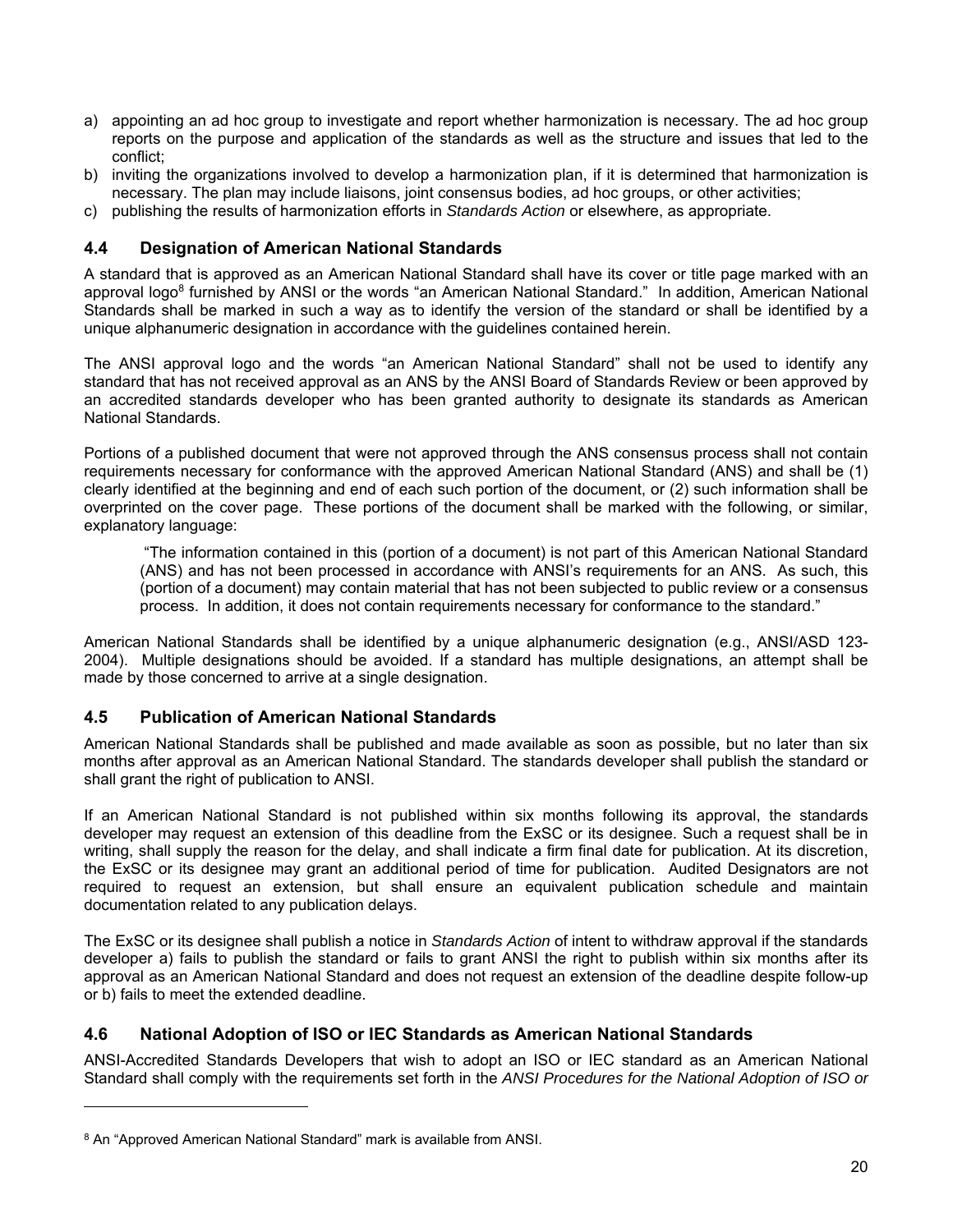*IEC Standards as American National Standards*.

# **4.7 Maintenance of American National Standards**

American National Standards shall be kept current and relevant by means of timely revision, reaffirmation or action to stabilize. Obsolete standards shall be withdrawn. Except in the case of the national adoption of ISO and IEC standards as American National Standards, when the maintenance provisions contained in the *ANSI Procedures for the National Adoption of ISO or IEC Standards as American National Standards* shall apply, standards developers are permitted three options – periodic maintenance, continuous maintenance or stabilized maintenance – as outlined below.

# **4.7.1 Periodic maintenance of American National Standards**

Periodic maintenance is defined as the maintenance of a standard by review of the entire document and action to revise or reaffirm it on a schedule not to exceed five years from the date of its approval<sup>9</sup> as an American National Standard.

In the event that a PINS or BSR-8/108 has not been submitted for an American National Standard within five years after its approval, the standards developer may request an extension of time to reaffirm or revise the standard, or shall withdraw the standard. The request for an extension of time shall be submitted to ANSI within thirty days following five years after the approval date of the American National Standard. Requests for extensions shall provide the program and schedule of work that will lead to revision, reaffirmation, or withdrawal. The extension may be granted by the ExSC or its designee.

No extension of time beyond ten years from the date of approval shall be granted for action on a standard. Except in the case of a national adoption,<sup>10</sup> an ANS maintained under the periodic maintenance option shall not retain its status as a current American National Standard beyond ten years from the date of approval. Such approval automatically expires on the tenth anniversary date of approval as an American National Standard.

In the event that an American National Standard approved by a standards developer who has been granted authority to designate its standards as American National Standards is not reaffirmed, revised, or withdrawn within five years after its approval, the standards developer shall follow its own procedures to ensure that work is proceeding and shall retain confirming documentation. Except in the case of a national adoption,<sup>11</sup> an ANS maintained under the periodic maintenance option shall not retain its status as a current American National Standard beyond ten years from the date of approval. Such approval automatically expires on the tenth anniversary date of approval as an American National Standard.

## **4.7.2 Continuous maintenance of American National Standards**

Continuous maintenance is defined as the maintenance of a standard by consideration of recommended changes to any part of it according to a documented schedule for consideration and action by the consensus body. The standard shall be maintained by an accredited standards developer. A documented program for periodic publication of revisions shall be established by the standards developer. Processing of these revisions shall be in accordance with these procedures. The published standard shall include a clear statement of the intent to consider requests for change and information on the submittal of such requests. Procedures shall be established for timely, documented consensus action on each request for change and no portion of the standard shall be excluded from the revision process. In the event that no revisions are issued for a period of four years, action to revise, reaffirm, or withdraw the standard shall be initiated in accordance with the procedures contained herein.

In the event that a BSR-8/108 has not been submitted for an American National Standard under continuous maintenance within five years of its approval:

 a standards developer that does not hold the status of Audited Designator may request an extension, but shall then maintain the ANS under periodic maintenance; or

l

<sup>9 &</sup>quot;Approval" as an ANS refers to an action to approve a new document or reaffirm or revise an existing ANS.

<sup>10</sup> See *ANSI Procedures for the National Adoption of ISO and IEC Standards as American National Standards.*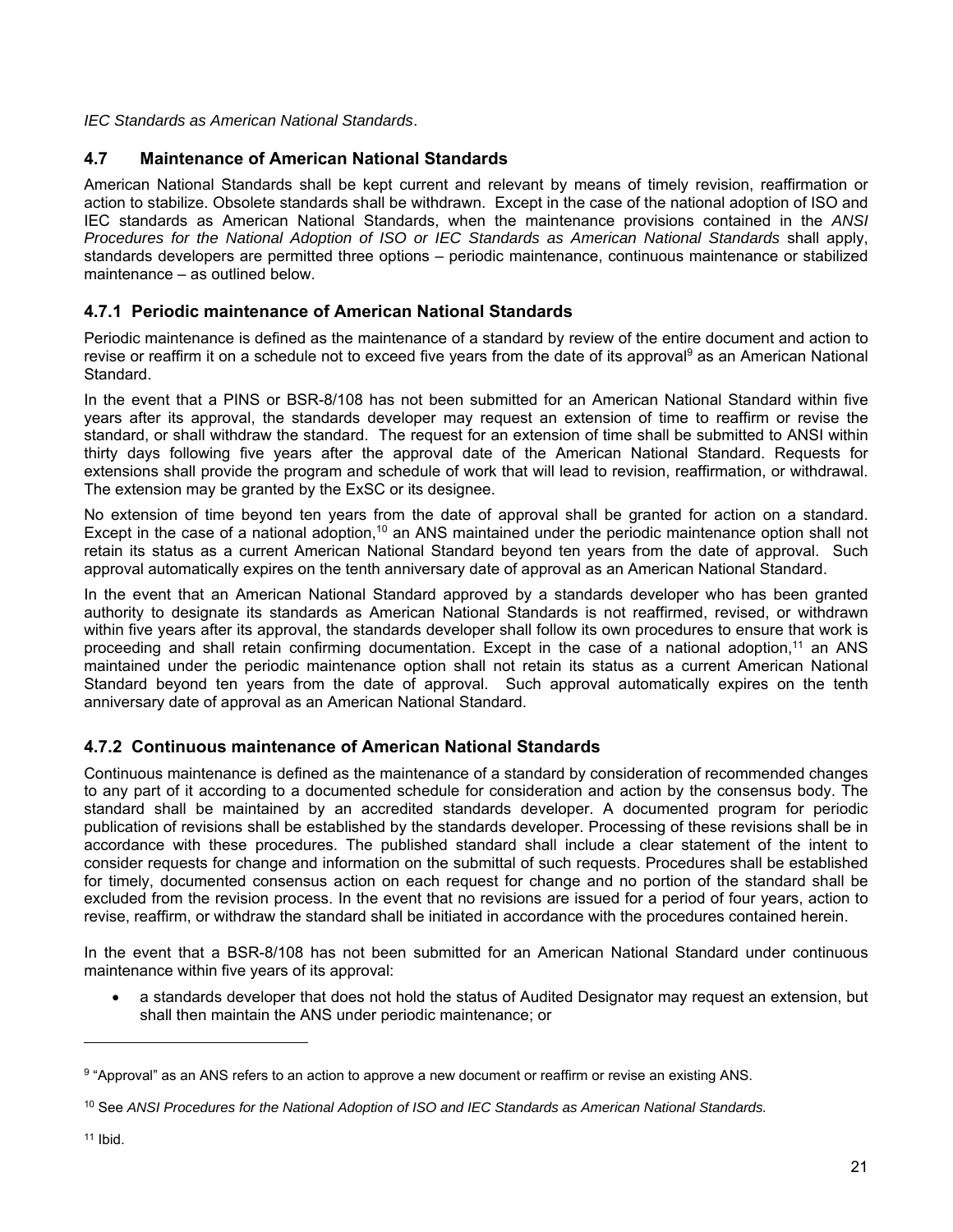a standards developer that holds the status of Audited Designator is not required to request an extension, but shall notify ANSI in a timely manner (or within thirty days following five years after the approval date of the ANS) that the ANS will be removed from continuous maintenance and maintained under periodic maintenance.

# **4.7.3 Stabilized maintenance of American National Standards**

A standard that is maintained under the stabilized maintenance option shall satisfy the following eligibility criteria:

- a) the standard addresses mature technology or practices, and as a result, is not likely to require revision; and
- b) the standard is other than safety or health related; and
- c) the standard currently holds the status of American National Standard and has been reaffirmed at least once; and
- d) at least ten years have passed since the approval or last revision of the standard as an ANS; and
- e) the standard is required for use in connection with existing implementations or for reference purposes.

The due process and consensus requirements defined herein apply to the decision to maintain an ANS under the stabilized maintenance option. A developer who wishes to maintain one or more ANS under the stabilized maintenance option shall include a provision or notification to this effect in its accredited procedures

An ANS maintained under the stabilized maintenance option is not required to be revised or reaffirmed on a routine 5-year cycle; however, it shall be subject to review of such status by the sponsoring standards developer on a 10-year cycle. If it is determined in connection with this review that the standard shall continue to be maintained under the stabilized maintenance option and as such does not require revision or withdrawal, then this shall be communicated to ANSI by the standards developer and a related announcement shall be made in *Standards Action*. Notification to ANSI shall be accomplished via the submittal of an informational announcement if the standard will continue to be maintained under the stabilized maintenance option or will be withdrawn, or via a PINS, if the standard will be revised.

If a recommendation is made at any time by a materially affected and interested party that a standard maintained under the stabilized maintenance option requires revision or should be withdrawn, then that recommendation shall be considered in the same manner as a new proposal but within a maximum of 60 days from receipt. A recommendation should include rationale to begin a revision, and shall not be dismissed due to the fact that it does not necessarily suggest a specific revision. The submitter of such a recommendation shall be responded to in writing by the standards developer within 60 days of the receipt of the recommendation and advised of the decision relative to the maintenance status of the standard.

An ANS that is maintained under the stabilized maintenance option shall include a clear statement of the intent to consider requests for change and information on the submittal of such requests.

The decision to maintain an ANS under the stabilized maintenance option and the process by which it is maintained shall be subject to appeal to the standards developer. A subsequent appeal to ANSI may be made to the ANSI Executive Standards Council based on a claim of procedural non-compliance.

#### **5.0 Normative policies and procedures for ANSI Audited Designators**

An ANSI-Accredited Standards Developer who has demonstrated a "consistent record of successful voluntary standards development" may apply to ANSI at any time seeking the authority to designate its standards as American National Standards without approval by the BSR.

## **5.1 Application for ANSI Audited Designator Status**

The applicant shall provide the information specified in a form developed by ANSI for this purpose. A notice announcing the application shall be published in *Standards Action* with a call for comment. Simultaneously, an initial audit of the applicant shall be scheduled, in accordance with the *ANSI Auditing Policy and Procedures*. At the conclusion of these actions, the Executive Standards Council (ExSC) shall consider the information supplied by the applicant, any comments and responses received, the audit results, and the initial audit responses, and will make a decision concerning the disposition of the application. In making a decision on such an application, the ExSC may request any additional information reasonably necessary to clarify issues raised by the application. Thereafter, ANSI shall: approve the application as submitted; approve the application contingent on receipt of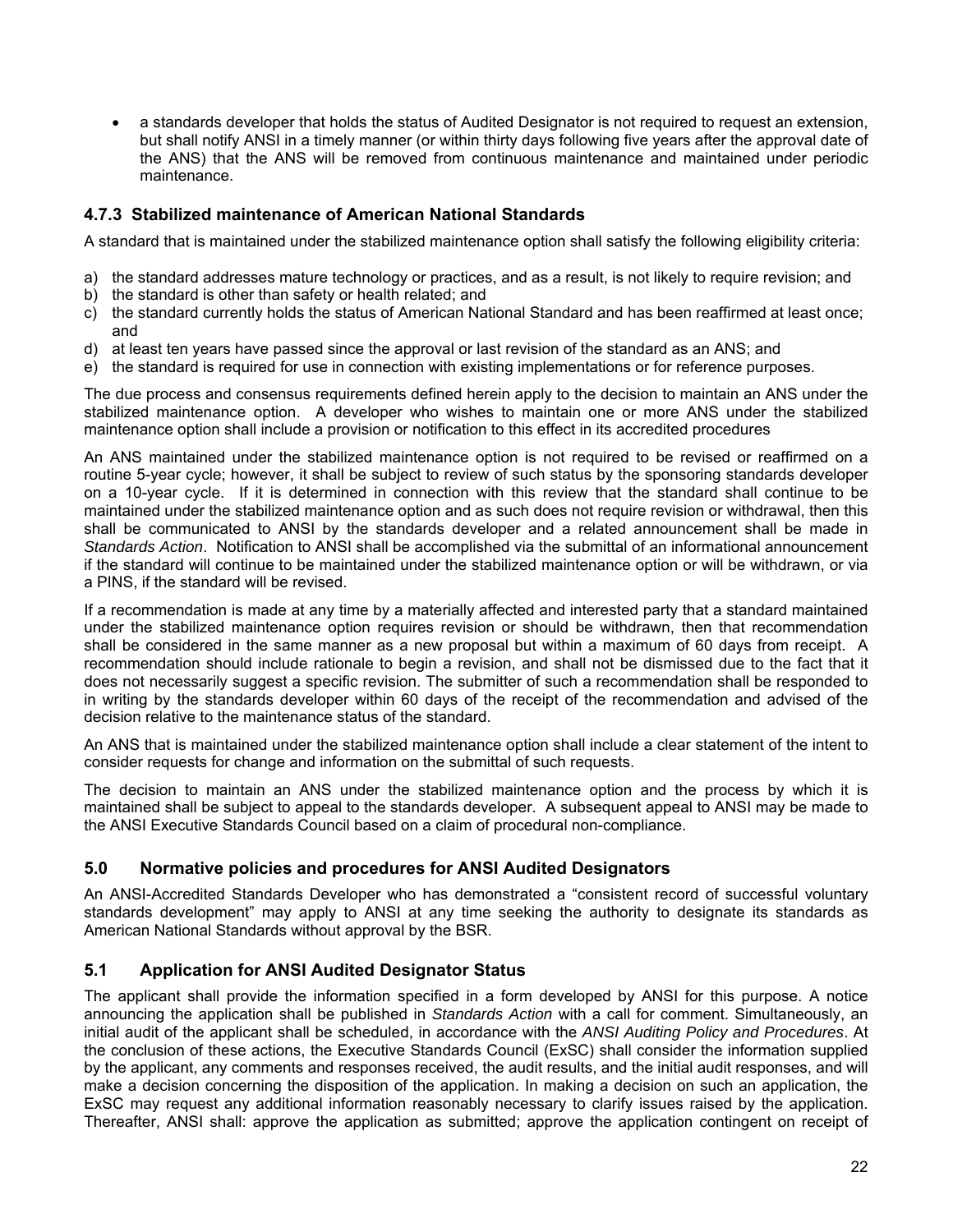certain additional assurances; or deny the application. Any decision to deny the application may thereafter be appealed by the applicant to the ANSI Appeals Board. When an application has been finally approved by ANSI, a notice so indicating shall be made in *Standards Action*.

# **5.2 Criteria for approval of ANSI Audited Designator Status**

In determining whether an accredited standards developer has achieved a "consistent record of successful voluntary standards development," the ANSI ExSC shall consider all evidence reasonably bearing on the issue, including the extent of the notice provided by the applicant concerning its development activities and the integrity of the other due process safeguards used by the applicant in conducting its work. A presumption shall exist that this test has been satisfied where a) the developer has been involved in voluntary standards development work for at least five (5) years, b) during that period, the BSR has approved at least ten of the developer's standards or if ten standards have not been approved, standard(s) totaling at least 100 pages and c) no standard submitted by the developer during the five (5)-year period was finally denied American National Standard status by ANSI due to a failure to adhere to the principles and procedures upon which the developer's accreditation was based. The inability of an applicant to make use of this presumption shall in no way preclude consideration of its application based on all the relevant evidence.

Upon a final decision to grant an accredited standard's developer's application, the developer shall enter into a written agreement with ANSI, which shall include commitments by the developer to meet the requirements listed below. The agreement shall be for a term of no longer than two (2) years. Any additional terms included in the agreement may be modified as circumstances require with the prior approval of ANSI's President and the developer (as long as such additional term(s) do not conflict with any of ANSI's procedures and policies).

The developer shall:

l

- a) retain membership in ANSI and pay dues to ANSI in accordance with the policies established by ANSI's Board of Directors;
- b) conduct its activities at all times in conformity with the criteria upon which it was accredited;
- c) submit to audits of its operations by ANSI to demonstrate compliance with terms of the delegation and pay the fees associated therewith (see the *ANSI Auditing Policy and Procedures* for further details on the audit requirements);
- d) provide information required by ANSI in connection with PINS or its equivalent, in a timely manner;
- e) provide information required by ANSI in connection with initiating the ANSI public comment period, in a timely manner;
- f) promptly notify ANSI each time that a standard is designated as an American National Standard without BSR review;
- g) not designate as an American National Standard any standard if it:
	- 1) is contrary to the public interest;
	- 2) contains unfair provisions:
	- 3) is unsuitable for national use;
- h) make a good faith effort to resolve conflicts;
- i) promptly notify ANSI of any suit or claim made against the developer arising from a standard designated as an American National Standard without BSR review, and provide periodic updates sufficient to apprise ANSI of the status of any such suit or claim;
- j) indemnify ANSI in connection with any suit or claim that may be made against ANSI arising from a standard designated as an American National Standard without BSR review,<sup>12</sup> which indemnity must include a commitment to advance all reasonable attorneys' fees and expenses incurred in connection with investigating

 $12$  The sufficiency of the indemnity will be evaluated on a case-by-case basis in light of the assets of the applicant. ANSI reserves the right to deny approval to any applicant should ANSI determine an offer of indemnity to be insufficient.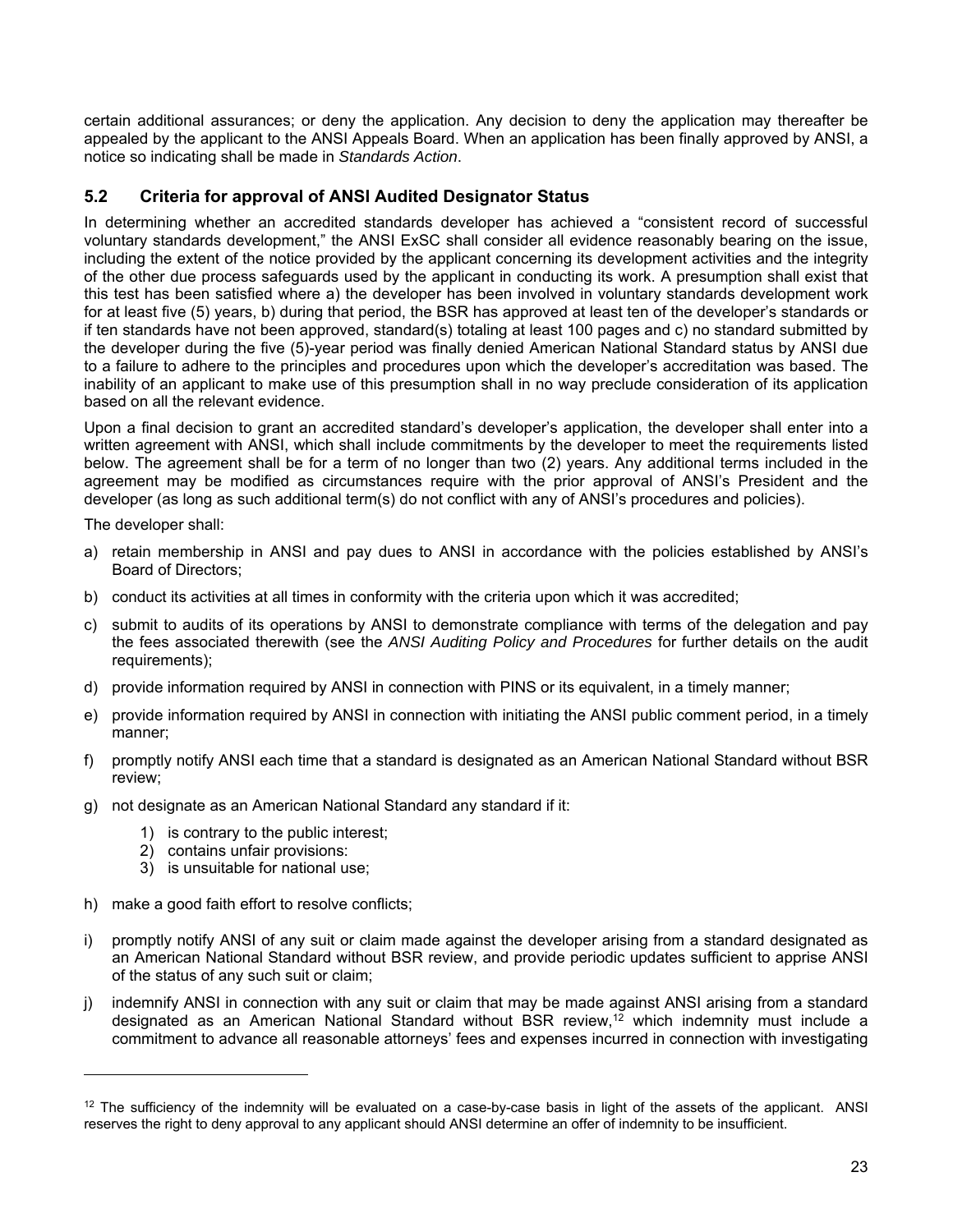or defending any such suit or claim;<sup>13</sup>

- k) consider an American National Standard designation for all of its standards; and
- l) immediately cease to apply the ANS designation to any standard approved after the developer has been notified by ANSI that its accreditation has been suspended and/or withdrawn.

In addition, the Agreement shall provide for termination by ANSI upon any material breach of its terms by the developer, following notice and an opportunity to cure any such breach. The developer shall have the right to appeal any such decision pursuant to ANSI's appeals procedures.

## **5.3 Renewals**

Successive applications to renew a developer's right to designate its standards as American National Standards without BSR review may be made without limitation and shall be reviewed and decided on the same basis as an initial application, except that in connection with any renewal ANSI shall consider whether during the preceding period the developer has properly fulfilled its obligations as set forth above.

## **5.4 Requirements**

With respect to submitting American National Standards to ANSI without BSR approval, the qualified applicant shall agree to provide to ANSI the following:

- a) title and designation of the American National Standard;
- b) indication of the type of action (that is, approval of a new American National Standard or reaffirmation, revision, or withdrawal of an existing American National Standard);
- c) declaration that applicable procedures were followed;
- d) a declaration that the standard is within the scope of the previously registered standards activity;
- e) a declaration that other national standards have been examined with regard to harmonization and duplication of content, and if duplication exists, there is compelling need for the standard;
- f) a declaration that the Audited Designator has made a good faith effort to resolve conflicts;
- g) a declaration that all appeal actions related to the approval of the proposed standard have been completed;
- h) a declaration that the criteria contained in the ANSI patent policy have been met, if applicable;
- i) approval date of the American National Standard.

## **5.5 Complaints**

-

Any complaint, (whether expressed as a complaint, appeal, or request for withdrawal of the ANS designation) concerning any actions or inactions, including approval or disapproval of an American National Standard, by an Audited Designator shall be governed by the provisions of the *Operating Procedures of the ANSI Executive Standards Council.*

<sup>&</sup>lt;sup>13</sup> It is understood that, absent a conflict of interest, the developer may designate its own attorneys as the attorneys for ANSI as well.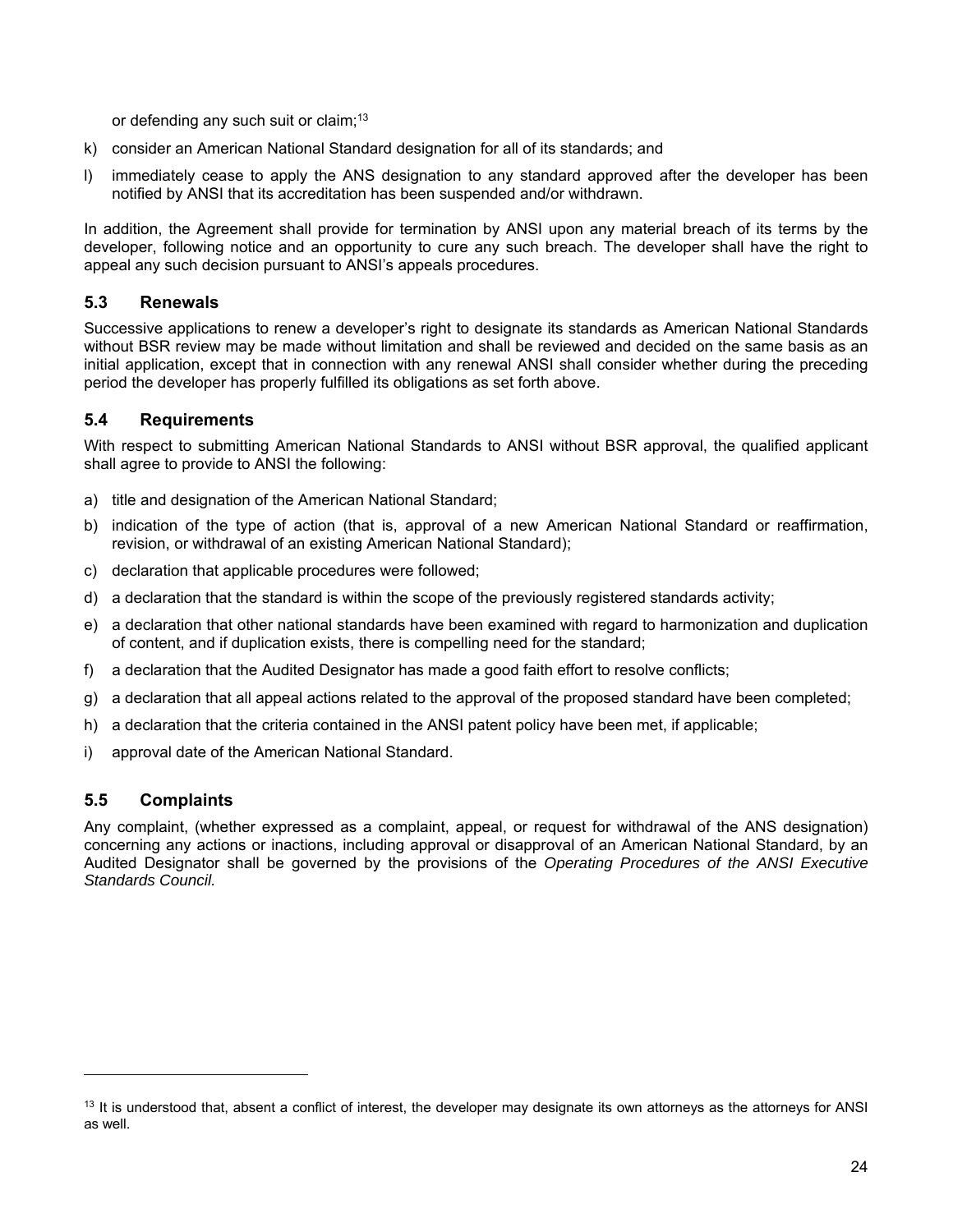# **Annex A: Definitions**

- ANSI Accreditation: The approval by the ANSI Executive Standards Council (ExSC) of the written procedures submitted by a standards developer relative to the development and documentation of evidence of consensus in connection with standards that are expected to be approved as American National Standards. Accreditation by ANSI signifies that the procedures submitted by the standards developer satisfy the essential requirements contained herein.
- ANSI Audited Designator: An Audited Designator is an ANSI-Accredited Standards Developer to whom the ANSI Executive Standards Council has granted the authority to designate their standards as American National Standards without such standards being reviewed and approved by the ANSI Board of Standards Review but such developer is subjected to additional audits.
- Continuous maintenance: Continuous maintenance is defined as the maintenance of a standard by consideration of recommended changes to any part of it according to a documented schedule for consideration and action by the consensus body.
- Consensus: Consensus means substantial agreement has been reached by directly and materially affected interests. This signifies the concurrence of more than a simple majority, but not necessarily unanimity. Consensus requires that all views and objections be considered, and that an effort be made toward their resolution.
- Consensus body: The group that approves the content of a standard and whose vote demonstrates evidence of consensus.
- Periodic maintenance: Periodic maintenance is defined as the maintenance of a standard by review of the entire document and action to revise or reaffirm it on a schedule not to exceed five years from the date of its approval as an American National Standard.
- Proxy: A written and signed document by which a voting member of a consensus body authorizes another person to vote in the member's stead, if allowed by the developer's procedures.
- Resolved: A negative vote cast by a member of the consensus body or a comment submitted as a result of public review where the negative voter agrees to change his/her vote or the negative commenter accepts the proposed resolution of his/her comment.
- Stabilized Maintenance: A standard that is maintained under the stabilized maintenance option shall satisfy the following eligibility criteria:
	- a) the standard addresses mature technology or practices, and as a result, is not likely to require revision; and
	- b) the standard is other than safety or health related; and
	- c) the standard currently holds the status of American National Standard and has been reaffirmed at least once; and
	- d) at least ten years have passed since the approval or last revision of the standard as an ANS; and
	- e) the standard is required for use in connection with existing implementations or for reference purposes.
- Substantive Change: A substantive change in a proposed American National Standard is one that directly and materially affects the use of the standard. Examples of substantive changes are below:
	- "shall" to "should" or "should" to "shall";
	- addition, deletion or revision of requirements, regardless of the number of changes;
	- addition of mandatory compliance with referenced standards.
- Unresolved: Either (a) a negative vote submitted by a consensus body member or (b) written comments, submitted by a person during public review expressing disagreement with some or all of the proposed standard, that have not been satisfied and/or withdrawn after having been addressed according to the developer's approved procedures.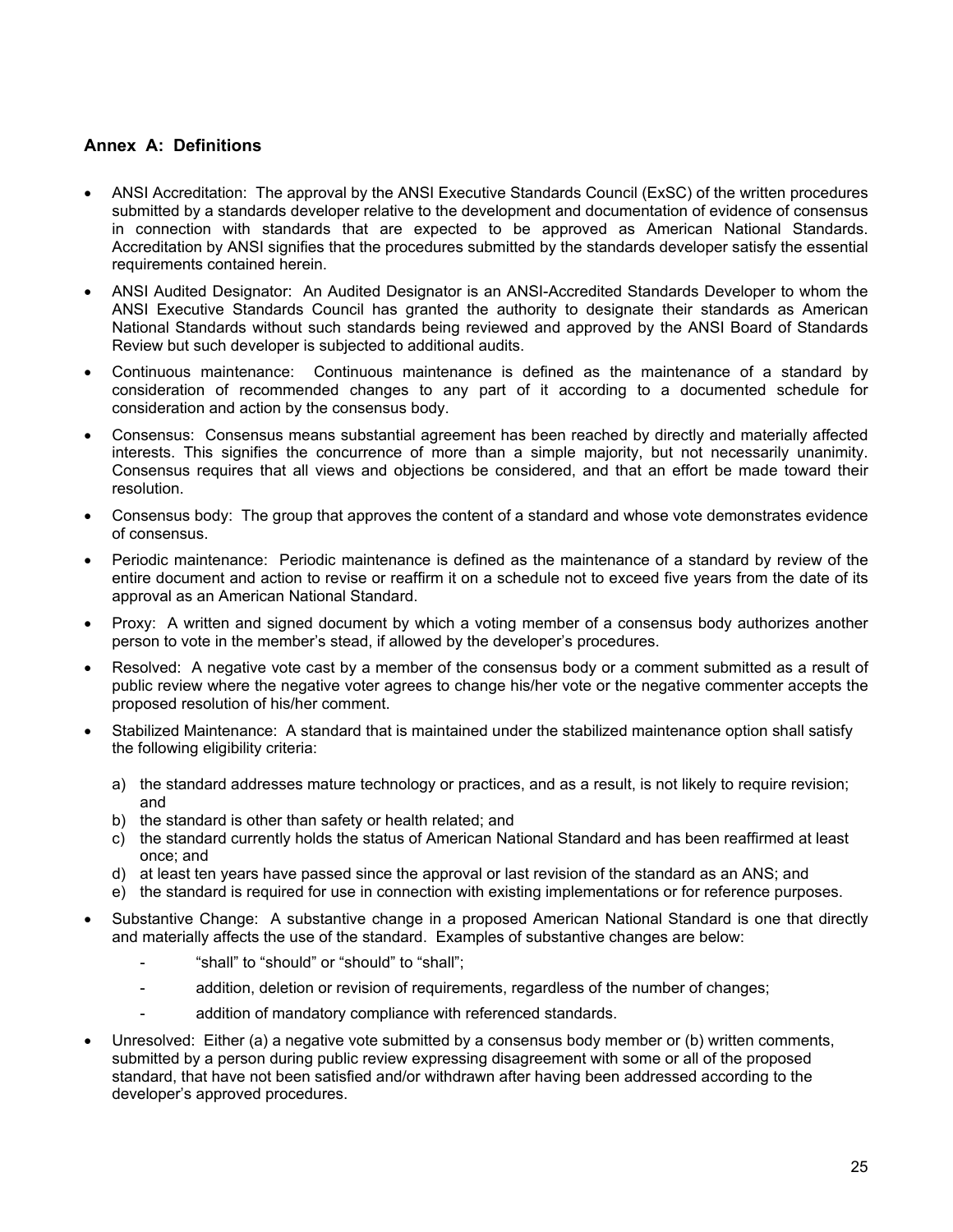# **Annex B: Procedures for the Development of a Provisional American National Standard (ANS) or a Provisional Amendment to an ANS**

#### **B.1 Procedures for the Development of a Provisional American National Standard (ANS) or a Provisional Amendment to an ANS**

When an alternative process is not otherwise reflected in an ANSI-Accredited Standards Developer's (ASD's) accredited procedures, these procedures set forth the requirements for the issuance of a Provisional ANS or a Provisional Amendment to an existing ANS and may be used when all of the following circumstances apply:

- When implementation of the Provisional ANS or Provisional Amendment may result in an improvement to the safeguarding of life, and there is a well-established need for the prompt dissemination of information that addresses an emergency situation or other special circumstance;
- When the use of the accredited procedures of the ASD would cause an undue delay in the issuance of a related standard; and
- When an ASD supports the development of a Provisional ANS or a Provisional Amendment with the intention of initiating the processing as an ANS, of the Provisional ANS or the Provisional Amendment to an ANS, within 45 days of its approval date. Processing of the ANS shall be in accordance with the ASD's accredited procedures, including ANSI public review in *Standards Action* and consensus body ballot.

## **B.1.1 Public notice**

An announcement identifying the standard and describing the circumstances that warrant the issuance of a Provisional ANS or Provisional Amendment shall be provided to ANSI in a timely manner for publication in ANSI's *Standards Action* along with relevant developer contact information. The requirements in clause *2.5 Notification of standards development and coordination* shall not apply with regard to a Provisional ANS or Provisional Amendment that is promulgated in accordance with these procedures.

#### **B.1.2 Minimum consensus body ballot period**

A developer using these procedures may utilize the minimum ballot period established by their accredited procedures for an ANS or the consensus body may establish a ballot period that is not less than two weeks.

#### **B.1.3 Approval of a Provisional ANS or a Provisional Amendment to an ANS**

Approval of a Provisional ANS or a Provisional Amendment to an ANS requires approval by the consensus body of at least two-thirds of those voting, excluding abstentions.

#### **B.1.4 Comment resolution**

All comments accompanying the ballot shall be circulated to the consensus body in order to afford all members an opportunity to respond, reaffirm, or change their vote. For recirculation of comments, a minimum period of not less than one week is required. An attempt to resolve the comments received relative to the Provisional ANS or Provisional Amendment is not required.

#### **B.1.5 Right to appeal**

The right to appeal shall not be required in connection with the issuance of a Provisional ANS or Provisional Amendment. After the standard or revision has been issued, if a directly and materially affected party believes that the Provisional ANS or Provisional Amendment should be withdrawn, then the *Withdrawal for cause* procedures detailed in the *ANSI Essential Requirements: Due process requirements for American National Standards* shall apply.

#### **B.1.6 Approval notification to ANSI**

Notice of the approval of a Provisional ANS or Provisional Amendment by an ASD shall be submitted to ANSI within 5 days of the approval of the document. The notice shall include the designation and title of the new or affected document, the approval date and a certification that the developer has followed these procedures. An informational announcement shall be published in *Standards Action*.

#### **B.1.7 Processing the Provisional ANS as an American National Standard**

The ASD shall initiate the processing, as an ANS, of the Provisional ANS, or the Provisional Amendment to the ANS, within 45 days of its approval date. This processing shall be in accordance with the ASD's accredited procedures and shall include publication of a PINS, either before or after publication of the initial announcement in